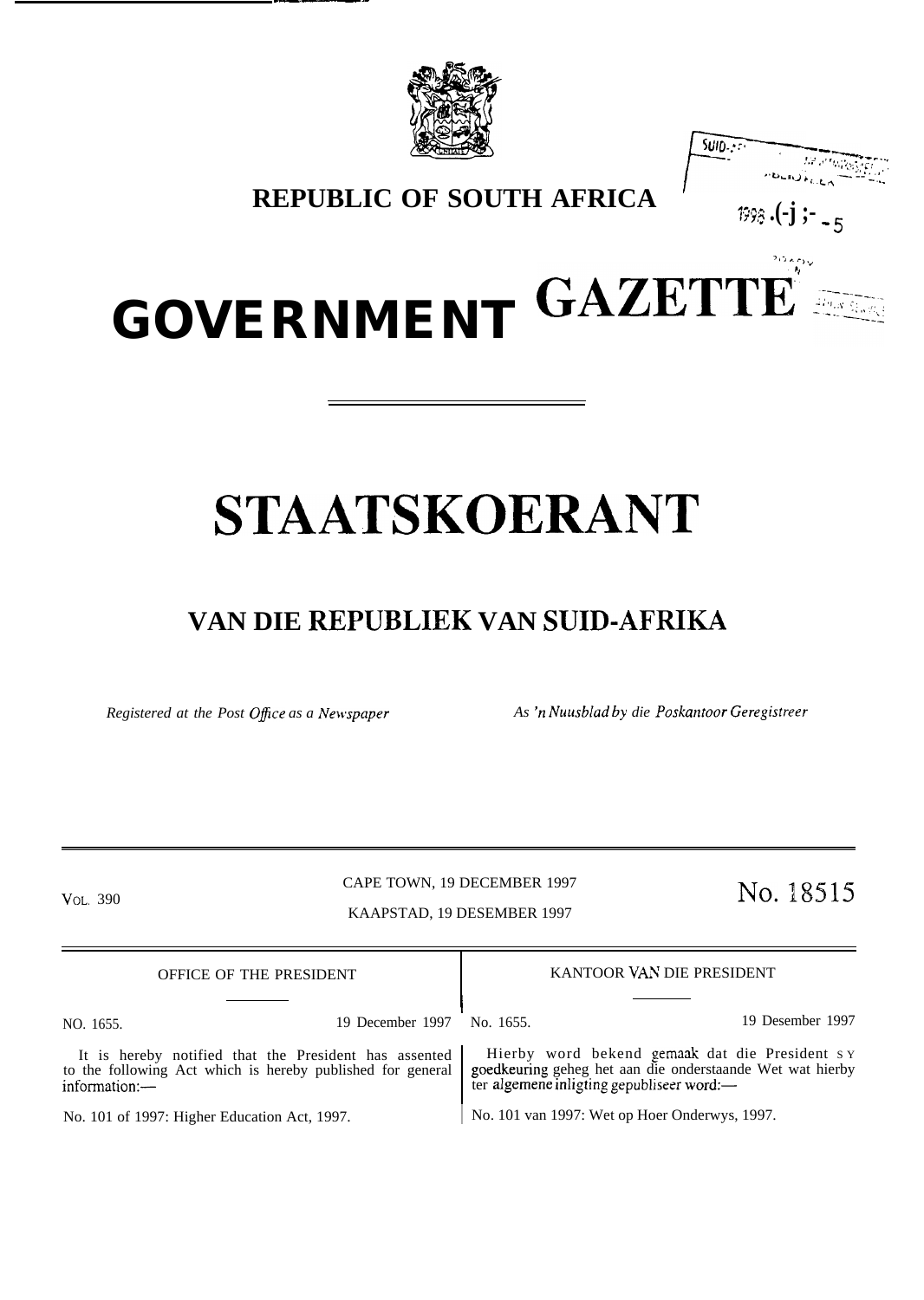./.



To regulate higher education; to provide for the establishment, composition and **12. 13. functions of a Council on Higher Education; to provide for the establishment, governance and funding of public higher education institutions; to provide for the appointment and functions of an independent assessor; to provide for the registration of private higher education institutions; to provide for quality** assurance and quality promotion in higher education; to provide for transitional arrangements and the repeal of certain laws; 'and to provide for matters connentently. arrangements and the repeal of certain laws; 'and to provide for matters connected therewith. **. . . - ,.. .**

#### **PREAMBLE**

#### WHEREAS IT IS DESIRABLE TO-

ESTABLISH a single co-ordlnated higher education system which promotes co-operative governance and provides for prograrmne-based higher education;

RESTRUCTURE AND TRANSFORM programmes and institutions to respond better to the human resource, economic and development needs of the Republic;

REDRESS past discrimination and ensure representivity and equal access;

PROVIDE optimal opportunities for learning and the creation of knowledge;

PROMOTE the values which underlie an open and democratic society based on human dignity, equality and freedom;

RESPECT freedom of religion, belief and opinion;

RESPECT and encourage democracy, academic freedom, freedom of speech and expression, creativity, scholarship and research;

PURSUE excellence, promote the full realisation of the potential of every student and employee, tolerance of ideas and appreciation of diversity;

RESPOND to the needs of the Republic and of the communities served by the institutions:

CONTRIBUTE to the advancement of all forms of knowledge and scholarship, in keeping with international standards of academic quality;

AND WHEREAS IT IS DESIRABLE for higher education institutions to enjoy freedom and autonomy in their relationship with the State within the context of public accountability and the national need for advanced skills and scientific knowledge;

> *(English text signed by the President.) (Assented to 26 November 1997.)*



**B** E IT THEREFORE ENACTED by the Parliament of the Republic of South Africa, as follows: as follows:-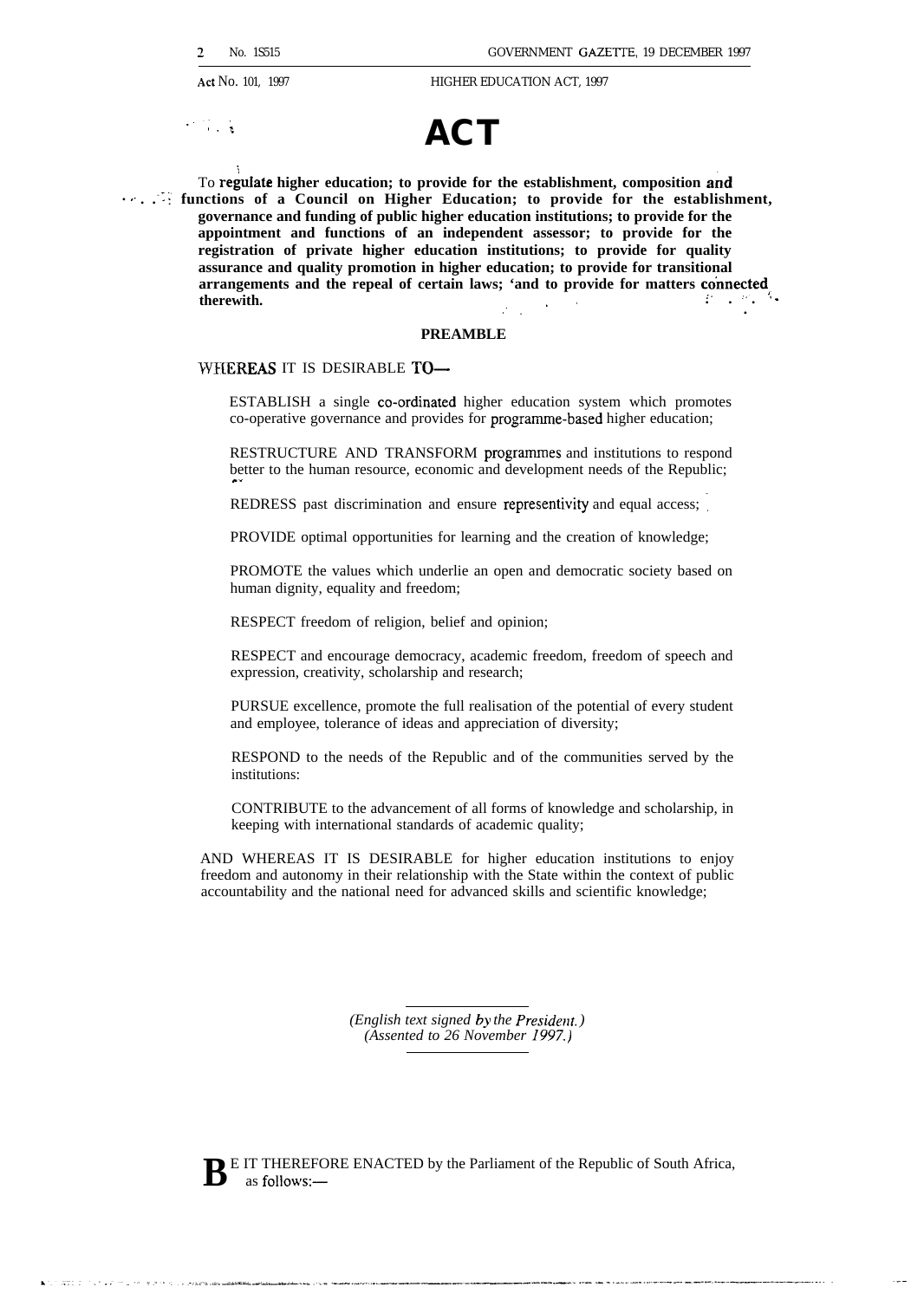#### **ARRANGEMENT OF ACT**

#### **CHAPTER 1**

#### **DEFINITIONS, APPLICATION AND DETERMINATION OF POLICY**

#### **Section**

- **1.** Definitions
- 2. Application
- **3.** Determination of higher education policy

#### **CHAPTER 2 COUNCIL ON HIGHER EDUCATION**

|     | Establishment of Council on Higher Education (CHE)               | 10 |
|-----|------------------------------------------------------------------|----|
|     | 5. Functions of CHE                                              |    |
| 6.  | Information to be provided to CHE                                |    |
| 7.  | Quality promotion and quality assurance functions of CHE         |    |
| 8.  | Composition of CHE                                               |    |
|     | 9. Term of office of members                                     | 15 |
| 10. | Vacation of office by members                                    |    |
| 11. | Filling of vacancies                                             |    |
|     | 12. Executive officer and employees of CHE                       |    |
| 13. | Executive committee of CHE                                       |    |
|     | 14. Committees of CHE                                            | 20 |
| 15. | Meetings of CHE and committees                                   |    |
| 16. | Funds of CHE                                                     |    |
|     | 17. Remuneration and allowances of members of CHE and committees |    |
|     | 18. Annual audit                                                 |    |
|     | 19. Annual report                                                | 25 |
|     |                                                                  |    |

#### **CHAPTER 3**

#### **PUBLIC HIGHER EDUCATION INSTITUTIONS**

- 20. Establishment of public higher education institutions
- 21. Declaration of education institutions as public higher education institutions
- 22 Consequences of declaration as public higher education institutions 30
- 23. Merger of public higher education institutions
- 24. Merger of subdivisions of public higher education institutions
- 25. Closure of public higher education institutions

#### **CHAPTER 4**

#### GOVERNANCE OF PUBLIC HIGHER EDUCATION INSTITUTIONS 35

- 26. Institutional governance structures
- 27. Council of public higher education institution
- 28. Senate of public higher education institution
- 79 Committees of council and senate
- 30. Principal of public higher education institution
- 31. Institutional forum
- 32. Institutional statutes and institutional rules
- 33. Institutional statutes to be approved or made by Minister
- 34. Appointment and conditions of service of employees of public higher education institutions 45
- 35. Students' representative council
- 36. Disciplinary measures
- 37. Admission to public higher education institutions
- 38. Co-operation between public higher education institutions

#### **CHAPTER 5 FUNDING** OF PUBLIC HIGHER EDUCATION

40

39. Allocation of funds by Minister

40. Funds of public higher education institutions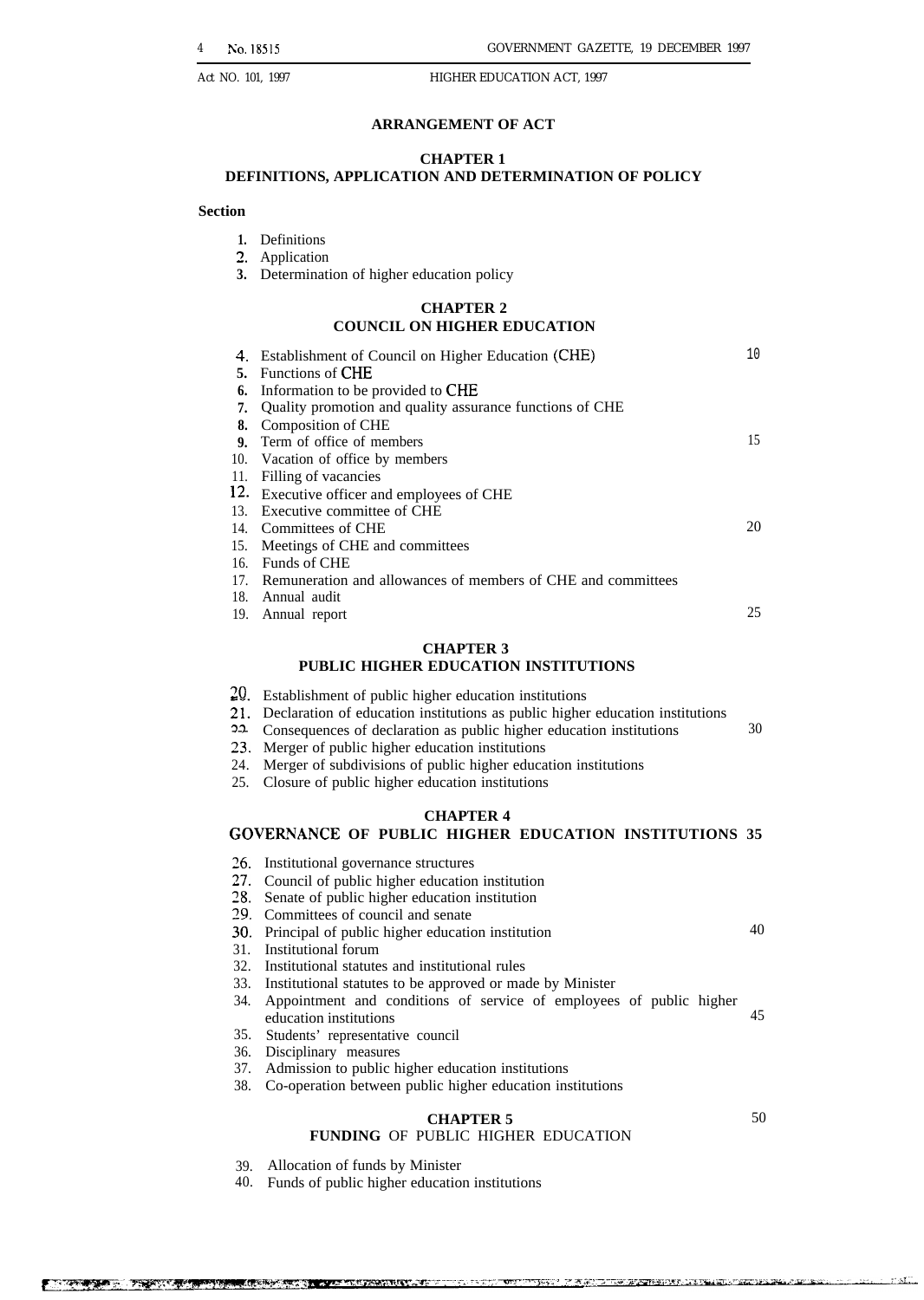- 41. Records to be kept and information to be furnished by council
- 42. Action on failure of council to comply with this Act or certain conditions

#### CHAPTER 6 INDEPENDENT ASSESSOR

| 43.               | Appointment of independent assessment panel<br>44. Appointment of independent assessor                                                                 | 5  |
|-------------------|--------------------------------------------------------------------------------------------------------------------------------------------------------|----|
| 46.               | 45. Cases where independent assessor may be appointed<br>Independent assessor may be appointed for two or more public higher<br>education institutions |    |
|                   | 47. Functions of independent assessor                                                                                                                  | 10 |
| 4.8.              | Assistance to independent assessor                                                                                                                     |    |
|                   | 49. Remuneration and allowances                                                                                                                        |    |
|                   | <b>CHAPTER 7</b><br>PRIVATE HIGHER EDUCATION INSTITUTIONS                                                                                              |    |
| 50.<br>51.<br>52. | Designation of registrar<br>Registration of private higher education institutions<br>Application for registration                                      | 15 |
| 53.               | Requirements for registration                                                                                                                          |    |
| 54.               | Determination of application for registration                                                                                                          |    |
| 55.               | Certificate of registration                                                                                                                            | 20 |
| 56.               | Access to information                                                                                                                                  |    |
|                   | 57. Records and audits                                                                                                                                 |    |
|                   | 58. Amendment of registration                                                                                                                          |    |
|                   | 59. Requirements for amendment of registration and determination of application                                                                        | 25 |
|                   | 60. Conditions for registration<br>61. Amendment or cancellation of conditions                                                                         |    |
|                   | 62. Cancellation of registration                                                                                                                       |    |
|                   | 63. Steps before amendment or cancellation                                                                                                             |    |
| 64.               | Appeal to Minister                                                                                                                                     |    |
|                   |                                                                                                                                                        | 30 |
|                   | CHAPTER 8<br><b>GENERAL</b>                                                                                                                            |    |
|                   |                                                                                                                                                        |    |
|                   | 65. Name change of public higher education institution                                                                                                 |    |
|                   | 66. Offences<br>67. Limitation of liability                                                                                                            |    |
|                   | 68. Delegation of powers                                                                                                                               | 35 |
| 69.               | Regulations                                                                                                                                            |    |
| 70.               | Application of Act when in conflict with other laws                                                                                                    |    |
|                   | CHAPTER 9                                                                                                                                              |    |
|                   | TRANSITIONAL AND OTHER ARRANGEMENTS                                                                                                                    |    |
| 71.               | Existing statutes and rules of public higher education institutions                                                                                    | 40 |
|                   | 72. Existing technikons and universities                                                                                                               |    |
| 73.               | Abolition of University and Technikons Advisory Council                                                                                                |    |
| 74.               | Abolition of statutory status of Committee of University Principals, Matricu-                                                                          |    |
|                   | lation Board and Committee of Technikon Principals                                                                                                     |    |
| 75.               | Exemption of existing private higher education institutions                                                                                            | 45 |
| 76.               | Repeal of laws                                                                                                                                         |    |
| 77.               | Short title                                                                                                                                            |    |

## **CHAPTER 1**

#### **DEFIhTTIONS, APPLICATION AND DETERMINATION OF POLICY**

-- m-... .--,-.-..=- .=..-— -——--,-. .-——'—. —— —--—..... .—— .—\_.\_.—\_—.. -.———.——.—

#### **Definitions** 50

1. In this Act, unless the context otherwise indicates—

(i) "academic employee" means any person appointed to teach or to do research at a public higher education institution and any other employee designated as such by the council of that institution; (ii)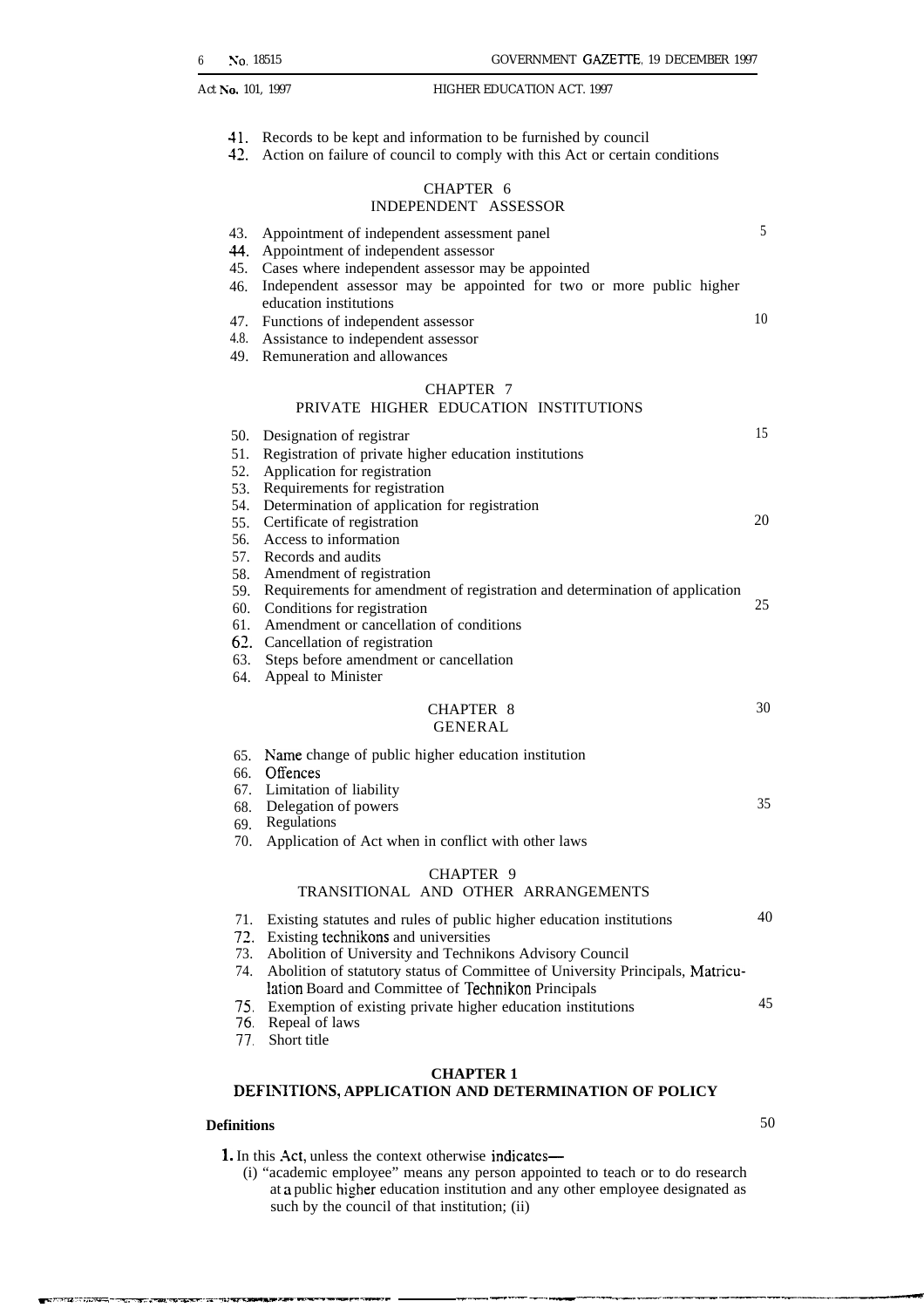Act **h'O.** 101, 1997 **HIGHER EDUCATION ACT**, 1997

- (ii) "'applicant" means any person who makes any application referred to in Chapter 7; (iii)
- (iii) "auditor" means any person registered as such in terms of the Public Accountants' and Auditors' Act, 1991 (Act No. 80 of 1991); (xix)
- (iv) "CHE" means the Council on Higher Education established by section 4;  $(xxiii)$ 5
- (v) "college" means any college established or declared as a college under this Act; (XV)
- (vi) "council" means the governing body of a public higher education institution; (xxi)
- (vii) "Department of Education" means the 'Government department responsible for education at national level; (v)
- (viii) "Director-General" means the Director-General of the Department of Education; (vi)
	- $(ix)$ "employee" means any person employed at a public higher education 15 institution; (xxxii)
	- $(x)$ "employer" means the council of a public higher education institution; (xxxi)
- $(xi)$ "financial year" means a year commencing on the first day of April and ending on the thirty-first day of March of the following year; (iv)
- $(xii)$ "grade 12" means the highest grade in which education is provided by a school as defined in the South African Schools Act, 1996 (Act No. 84 of 1996); (vii) 20
- $(xiii)$ "higher education" means all learning programmed leading to qualifications higher than grade 12 or its equivalent in terms of the National Qualifications Framework as contemplated in the South African Qualifications Authority Act, 1995 (Act No. 58 of 1995), and includes tertiary education as contemplated in Schedule 4 of the Constitution; (ix) 25
- (xiv) "higher education institution" means any institution that provides higher education on a full-time, part-time or distance basis and which is—
	- (a) established or deemed to be established as a public higher education 30 institution under this Act;
	- (b) declared as a public higher education institution under this Act; or
	- (c) registered or conditionally registered as a private higher education institution under this Act; (xi)
- (xv) "Higher Education Quality Committee" means the committee of the CHE 35 established in terms of section 7(1); (xvi)
- (xvi) "institutional forum" means the body contemplated in section 31; (xii)
- (xvii) "institutional rules" means any rules made by the council of a public higher education institution under section 32; (xiii)
- (xviii) "institutional statute" means any statute made by the council of a public 40 higher education institution under section 32; (xiv)
- $(xix)$ "Minister" means the Minister of Education; (xvii)
- $(xx)$ "organ of state" means an organ of state as defined in section 239 of the Constitution; (xxvi)
- (xxi) "prescribed" means prescribed by regulation; (xxx)

(xxii)

"principal" means the chief executive and accounting officer of a public

(xxiii) higher education institution, and includes a vice-chancellor and a rector;  $(x)$ "private higher education institution" means any institution registered or

- conditionally registered as a private higher education institution in terms of Chapter 7; (xx)
- (xxiv) "public higher education institution" means any higher education institution that is established, deemed to be established or declared as a public higher education institution under this Act; (xviii)
- (xxv) "registrar" means the registrar designated by the Director-General in terms of section 50 $(1)$ ; (xxii)
- (xxvi) "SAQA" means the South African Qualifications Authority established by section 3 of the South African Qualifications Authority Act, 1995 (Act No. 58 of 1995); (xxiv)
- (xxvii) "senate" means the body contemplated in section 28. and includes an academic board; (xxv)
- (xxviii) "student" means any person registered as a student at a higher education institution; (xxvii)

10

45

50

55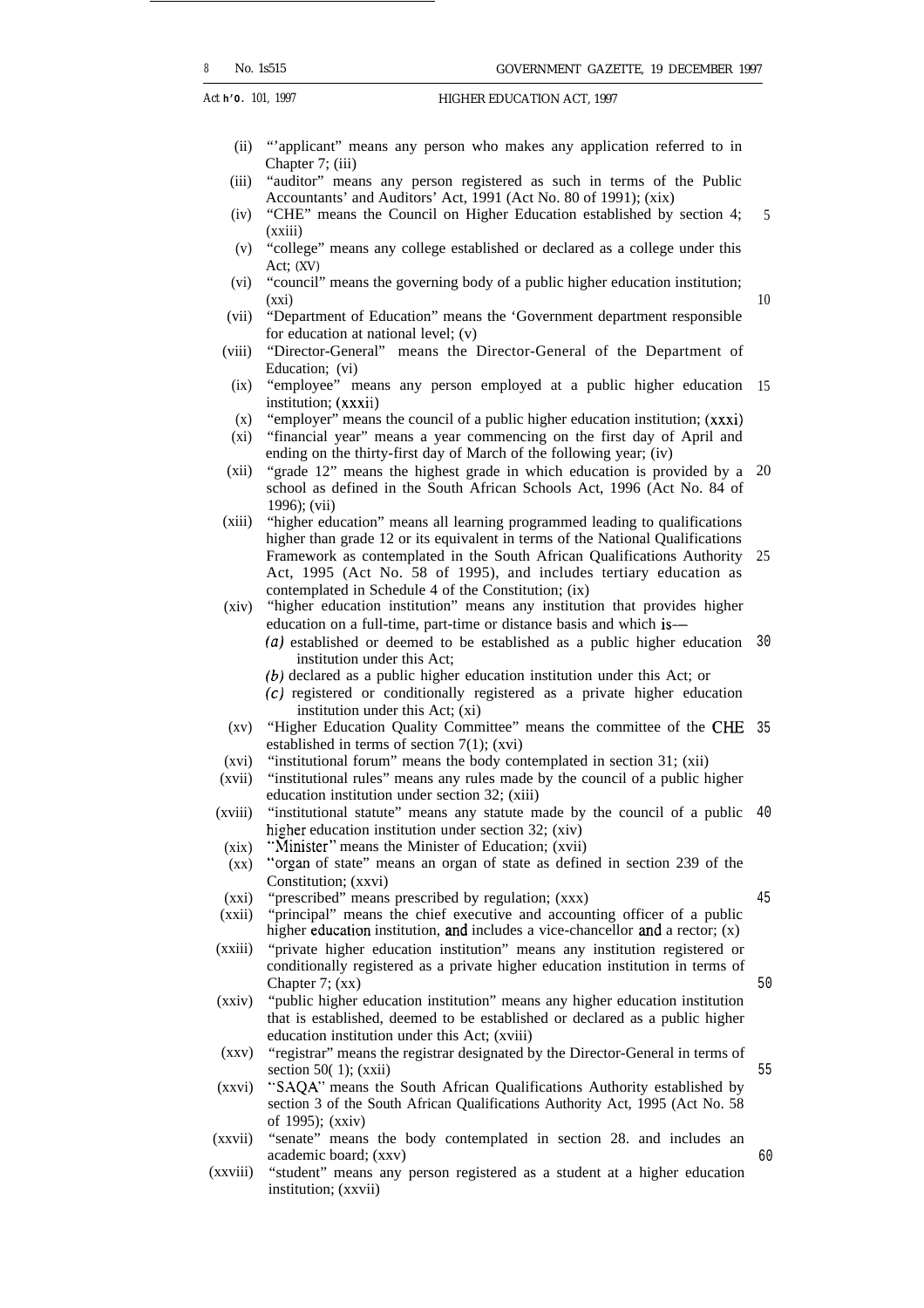- (xxix) "technikon" means any (echnikon established, deemed to be established or declared as a technikon under this Act; (xxviii)
- (xxx) "this Act" includes the regulations made under this Act; (viii)
- (xxXi) "university" means any university established, deemed to be established or declared as a university under this Act; (xxix) 5

(xxXii) "vice-principal" includes a vice-rector and a deputy vice-chancellor. (i)

#### Application

2. This Act applies to higher education in the Republic of South Africa.

#### Determination of higher education policy

3. (1) The Minister must determine policy on higher education after consulting the 10 CHE.

(2) The Minister must—

- *(a)* publish such policy by notice in the *Gazette;* and
- (b) table such policy in Parliament.

#### **CHAPTER 2 15 COUNCIL ON HIGHER EDUCATION**

#### **Establishment of Council on Higher Education (CHE)**

#### **4. The Council on Higher Education (CHE) is hereby established as a juristic person.**

#### **Functions of CHE**

**5. (1) The** CHE may advise the Minister on any aspect of higher education on its own 20 initiative and must—

- *(a)* advise the Minister on any aspect of higher education at the request of the Minister;
- *(b) arrange* and co-ordinate conferences;
- $(c)$  subject to section 7(2), through its permanent committee, the Higher 25 Education Quality Committee—
	- (i) promote quality assurance in higher education;
	- (ii) audit the quality assurance mechanisms of higher education institutions; and
- (iii) accredit programmed of higher education; 30 (d) publish information regarding developments in higher education, including an
- annual report on the state of higher education, on a regular basis; (e) promote the access of students to higher education institutions; and
- 
- $(f)$  perform any other function-
	- $(i)$  conferred on or assigned to it in terms of this Act;  $35$

(ii) delegated or assigned to it by the Minister by notice in the *Ga:erre.*

*(2) The* advice contemplated in subsection (1)(a) includes advice on—

- *(a)* quality promotion and quality assurance;
- *(b)* research;
- *(c)* the structure of the higher education system; 40
- *(d)* the planning of the higher education system;
- *(e)* a mechanism for the allocation of public funds;
- (f) student financial aid;
- *(g)* student support services;
- **(}1)** governance of higher education institutions and the higher education system; 45 and
- *(i)* language policy.

--—. —.—

- $(3)$  The Minister must—
	- *(a)* consider the advice of the CHE; and
	- *(b)* provide reasons in writing to the CHE if the Minister does not accept the 50 advice.
- (4) The Minister may act without the advice of the CHE—
	- *(a)* if the matter is urgent; or
	- *(b)* if the CHE has failed to provide the advice within a reasonable time.
- $(5)$  If the Minister acts without the advice of the CHE the Minister must—  $55$ 
	- *(a)* notify the CHE of such action; and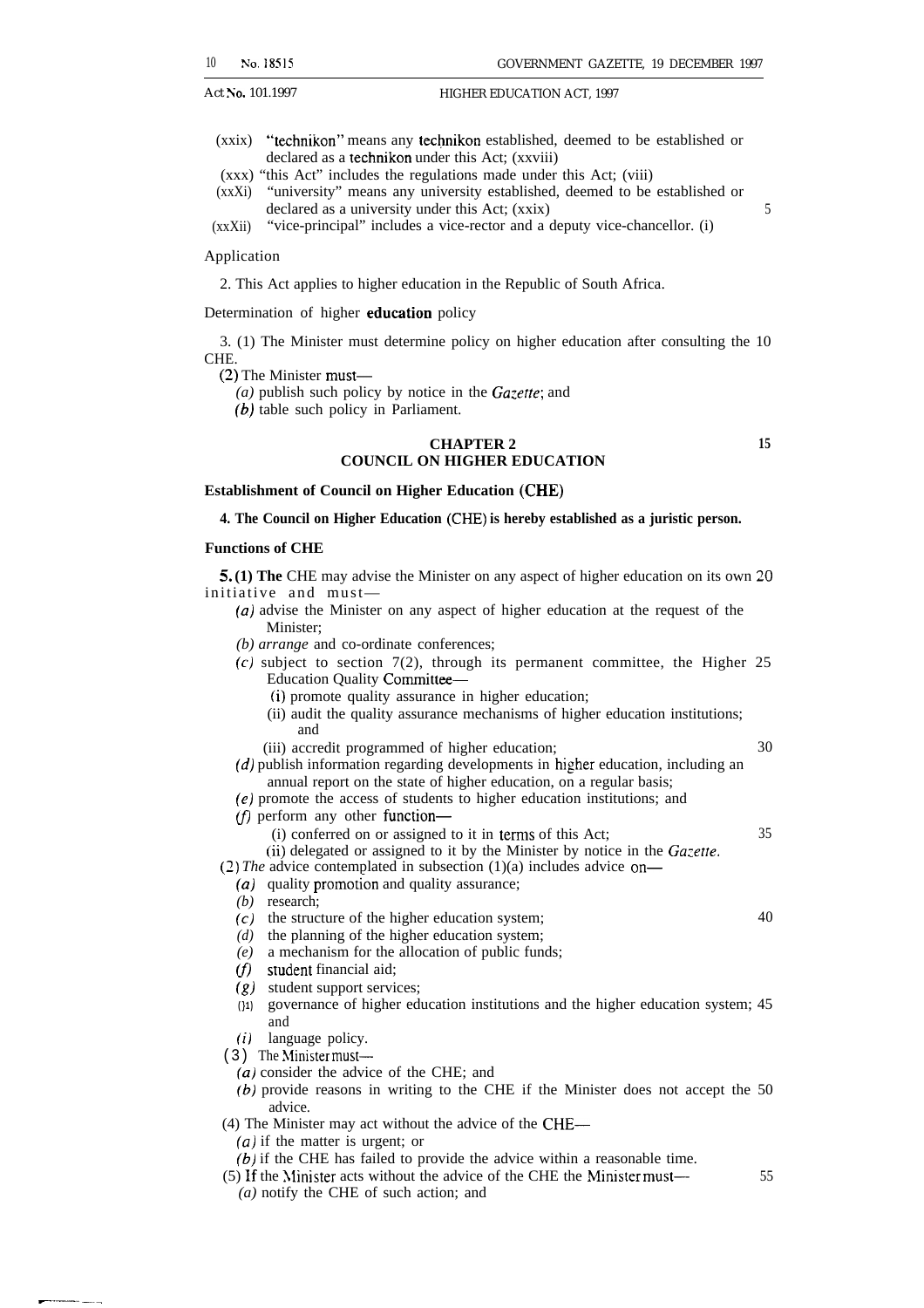12 so. 18515 GOVERNMENT GAZETTE. 19 DECEMBER 1997

Act **No.** 101.1997 **HIGHER EDUCATION ACT, 1997** 

(b) provide reasons in writing to the CHE for such action.

#### **Information to be provided to CHE**

6. Every national and provincial department of state, every publicly funded science, research and professional council and every higher education institution must provide the CHE with such information as the CHE may reasonably require for the performance 5 of its functions in terms of this Act.

#### **Quality promotion and quality assurance functions of CHE**

7. (1) The CHE must establish the Higher Education Quality Committee as' a permanent committee to perform the quality promotion and quality assurance functions of the CHE in terms of this Act. 10

(2) The CHE and the Higher Education Quality Committee must comply with the policies and criteria formulated by SAQA in terms of section  $5(1)$ (a)(ii) of the South African Qualifications Authority Act, 1995 (Act No. 58 of 1995).

(3) The Higher Education Quality Committee may, with the concurrence of the CHE, delegate any quality promotion and quality assurance functions to other appropriate 15 bodies capable of performing such functions.

(4) The delegation under subsection (3)—

- *(a)* must be in writing and published by notice in the *Ga:ette;*
- *(b)* is subject to such conditions as the Higher Education Quality Committee may determine; and 20
- (c) does not prevent the performance of such functions by the Higher Education Quality Committee.

(5) The CHE may charge fees for any service rendered by the Higher Education Quality Committee to any person, institution or organ of state.

(6) The Minister must make regulations to give effect to quality promotion and quality  $25$ assurance in terms of this Act.

#### **Composition of CHE**

8. **(1)** The CHE consists of—

- *(a)* a chairperson;
- (b) ordinary members; 30
- (c) co-opted members; and
- $(d)$  non-voting members.

(2) The selection of the chairperson, ordinary members and co-opted members must ' be undertaken in such a manner as to ensure, insofar as is practically possible, that—

- (a) the functions of the CHE in terms of this Act are performed according to the 35 highest professional standards;
- (b) the membership taken as a whole—
	- (i) is broadly representative of the higher education system and related interests;
	- (ii) has deep knowledge and understanding of higher education and research; 40
	- (iii) appreciates the role of the higher education system in reconstruction and development; and
	- (iv) has known and attested commitment to the interests of higher education;
- (c) due attention is given to representivity of the CHE on such relevant grounds as race and disability; and 45
- (d) the members contemplated in subsection  $(1)$   $(b)$  and  $(c)$  consist of equal numbers of women and men.

(3) The Nlinister must. by notice in the *Ga:etfe* and in two national newspapers circulating in every province of the Republic, and by any other means regarded necessary by him or her. invite nominations for the chairperson and the ordinary  $50$ members of the CHE from—

- *(a)* the public;
- *(b)* national organisations representing students, academic employees, employees other than academic employees, university principals, technikon principals,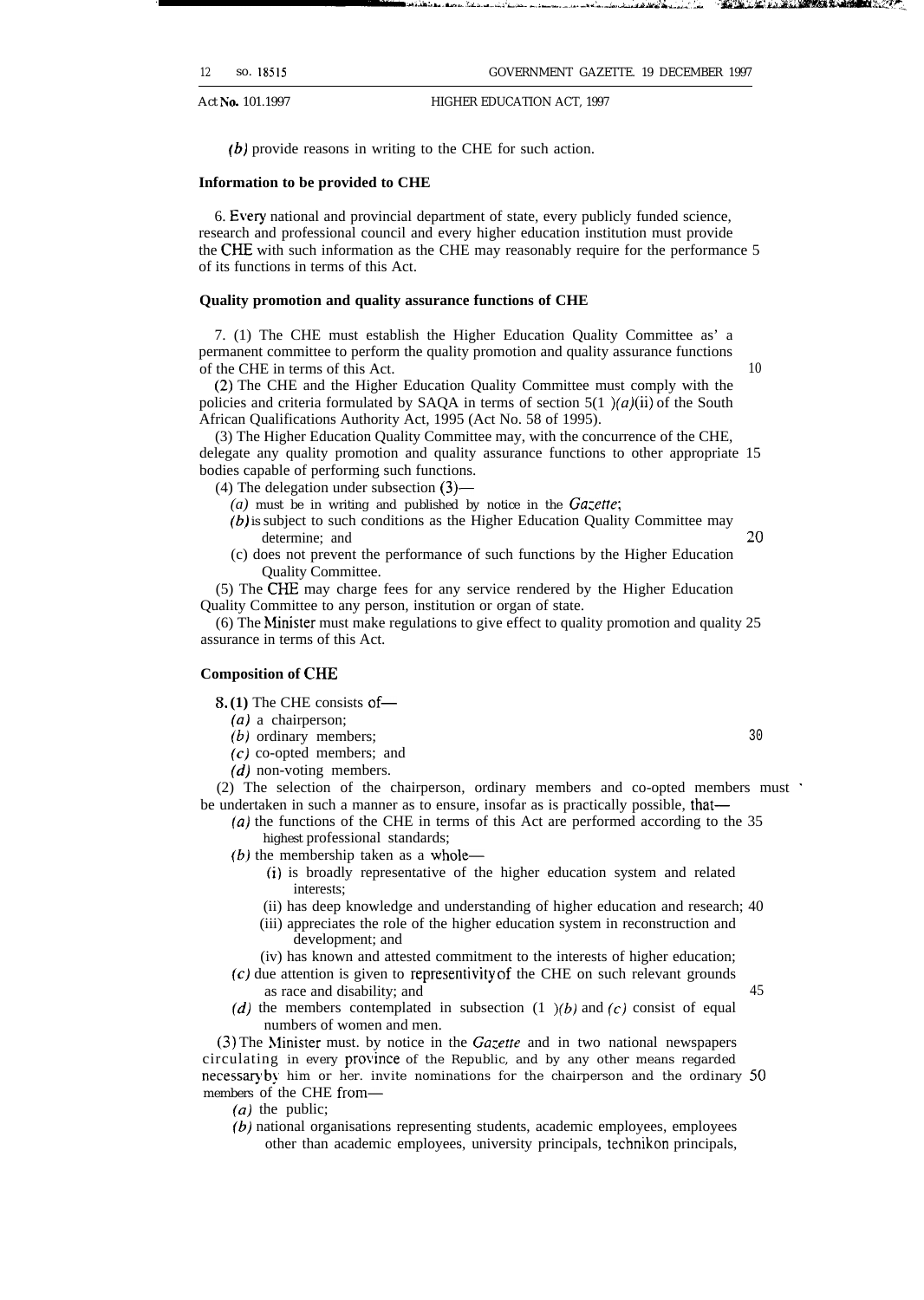principals of colleges of education, principals of other higher education colleges, principals of private higher education institutions, the further education sector, the distance education sector, educators, organised business

- and organised labour:
- (c) research and science councils; and
- *(d)* non-governmental organisations.

(4) The Minister must consider the nominations as contemplated in subsection (3), and from the persons so nominated, the Minister must appoint—

(a) the chairperson of the CHE; and

(b) no more than 13 ordinary members of the CHE. 10

(5) At least three of the members contemplated in subsection  $(4)(b)$  must be external to the higher education sector and must be appointed on account of their particular experience and expertise.

(6) The Minister must appoint six non-voting members of the CHE nominated respectively by the Director-General, the Provincial Heads of Education, the Director- 15 General of the Department of Arts, Culture, Science and Technology, the Director-General of the Department of Labour, the Foundation for Research Development, established in terms of the Research Development Act, 1990 (Act No. 75 of 1990), the Centre for Science Development of the Human Sciences Research Council, established in terms of the Human Sciences Research Act, 1968 (Act No. 23 of 1968), and SAQA. 20

(7) The CHE may co-opt no more than three members.

#### Term **of office of members**

9. (1) The chairperson of the CHE holds office for a period of five years.

(2) Every ordinary member of the CHE holds office for a period of four years.

(3) Any co-opted member of the CHE holds office for a period determined by the 25 CHE.

(4) A member of the CHE may not serve for more than two consecutive terms of office.

#### **Vacation of office by members**

10. A person ceases to be a member of the CHE if he or she— 30

- *(a)* resigns by giving written notice to the chairperson or, in the case of the chairperson, to the Minister;
- (b) is absent from three consecutive meetings of the CHE without the leave of the chairperson or, in the case of the chairperson, the leave of the executive committee of the CHE; 35
- (c) is declared insolvent, is removed from an office of trust by a court of law or is convicted of an offence involving dishonesty or an offence for which the sentence is imprisonment without the option of a fine; or

*(d)* is declared unable to attend to his or her personal affairs by a court of law.

#### **Filling of vacancies** 40.

**11. If a member vacates his or her office, the resultant vacancy must be filled by nomination. appointment or co-option in accordance with section 8.**

#### **Executive officer and employees of CHE**

**12. (1) The CHE must** appoint an executive officer to—

(a) perform the functions determined by the CHE; 45

- (b) supervise the employees of the CHE; and
- (c) account for the assets and liabilities of the CHE.

(2) The CHE may appoint such other employees as it deems necessary to assist the executive officer.

. . . . . .. . . .=. .: .,%.. ,.. A.- A... ,—-... ..... . ..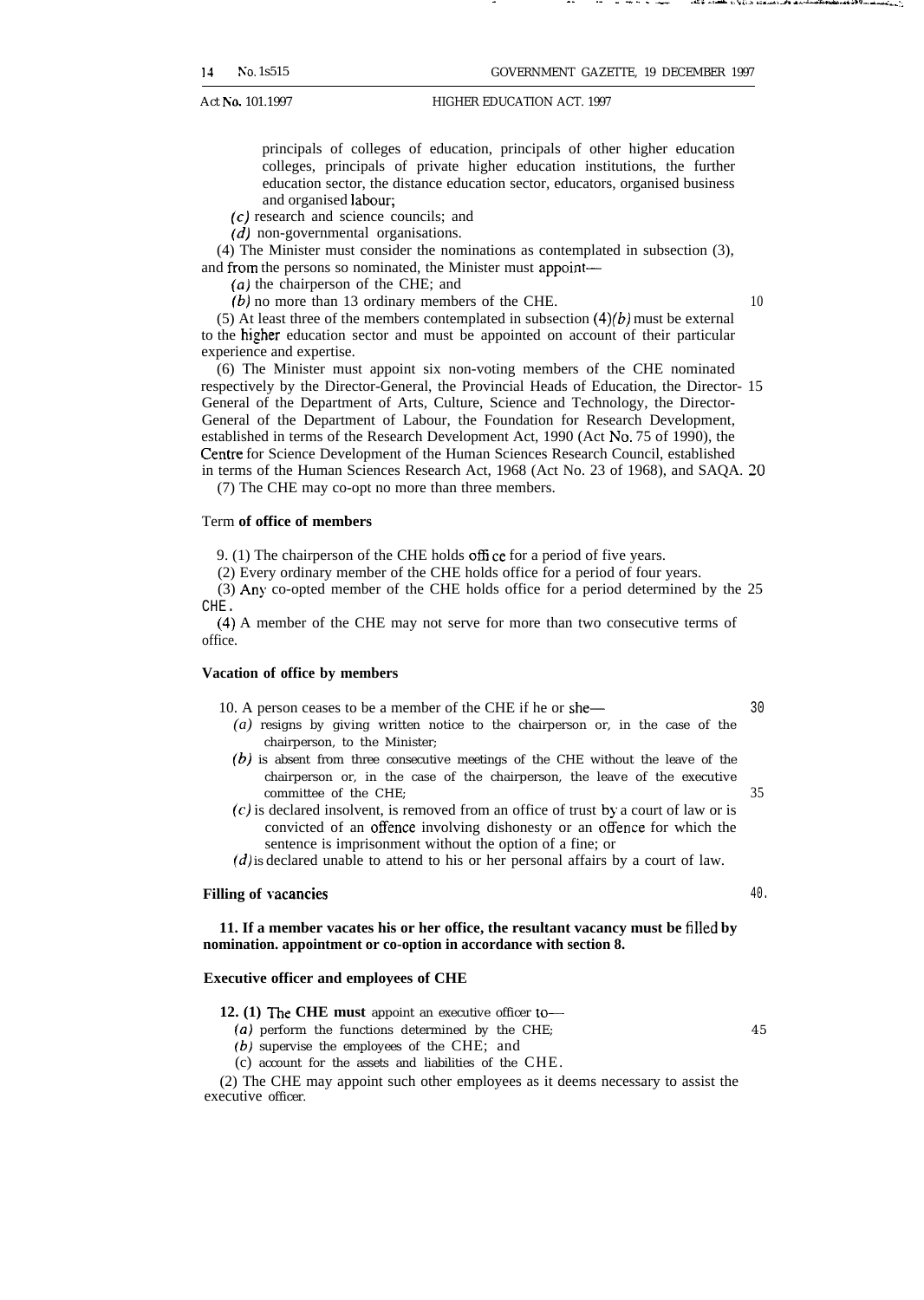| 16<br>No.18515 |
|----------------|
|----------------|

GOVERNMENT GAZETTE, 19 DECEMBER 1997

Act No. 101.1997 HIGHER EDUCATION ACT, 1997

(3) The CHE must, with the concurrence of the Minister and the Minister of Finance, determine the conditions of service of the executive officer and the other employees of the CHE.

#### **Executive committee of CHE**

**13. (1)** The CHE must establish an executive committee and determine its functions. 5

(2) The executive committee consists  $\mathfrak{of}$ —

(a) the chairperson of the CHE; and

(b) four other members appointed by the CHE.

(3) A decision of the executive committee must be regarded as a decision of the CHE, unless such decision is revoked at the next meeting of the CHE. 10

 $(4)$  Anything done in consequence of a decision of the executive committee before its revocation is not invalid by reason only of the fact that the decision is revoked by the CHE under subsection (3).

#### **Committees of CHE**

**14. (1)** The CHE may establish other committees in addition to the Higher Education 15 Quality Committee and the executive committee, to assist it in the performance of its functions.

(2) Any committee other than the executive committee may include persons who are not members of the CHE.

(3) The chairperson of a committee must be appointed by the CHE. 20

(4) Members of the committees contemplated in subsection (2) maybe appointed for such period or periods as the CHE may determine.

#### **Nleetings of CHE and committees**

**15. (1)** Meetings of the CHE and its committees must be held at such times and places as may be determined by the chairperson concerned, but the chairperson must convene 25 a meeting at least twice a year or if asked to do so in writing by at least one third of the members of the CHE or the committee, as the case may be.

 $(2)$  Whenever the chairperson is absent from any meeting of the CHE or a committee, the members present must elect a person from among themselves to preside at that meeting. 30

(3) The CHE may make rules relating to the procedure at meetings of the CHE and its committees. including the quorum for such meetings, and any other matter necessary or expedient for the performance of its functions.

(4) The proceedings at a meeting of the CHE or of a committee are not invalid by reason only of the fact that a vacancy exists on the CHE or such committee, as the case 35 may be. at the time of such meeting.

#### **Funds of CHE**

**16.** (1) The funds of the CHE consist of—

- *(a)* money appropriated by Parliament;
- $(b)$  donations, contributions and other income received by the CHE from 40 whatever source; and
- $(c)$  money payable by any person, institution or organ of state for services rendered by the CHE or the Higher Education Quality Committee.

- (a) must in each financial year, at such time and in such manner as the Minister 45 may determine. submit a statement of its estimated income and expenditure for the ensuing financial year to the Minister for his or her approval granted with the concurrence of the Minister of Finance;
- (b) may in any financial year submit adjusted statements of its estimated income and expenditure to the Minister for his or her approval. granted with the 50 concurrence of the Minister of Finance;
- $(c)$  may not incur any expenditure which exceeds the total amount approved in terms of paragraphs *(a)* and (b).

<sup>(2)</sup> The CHE—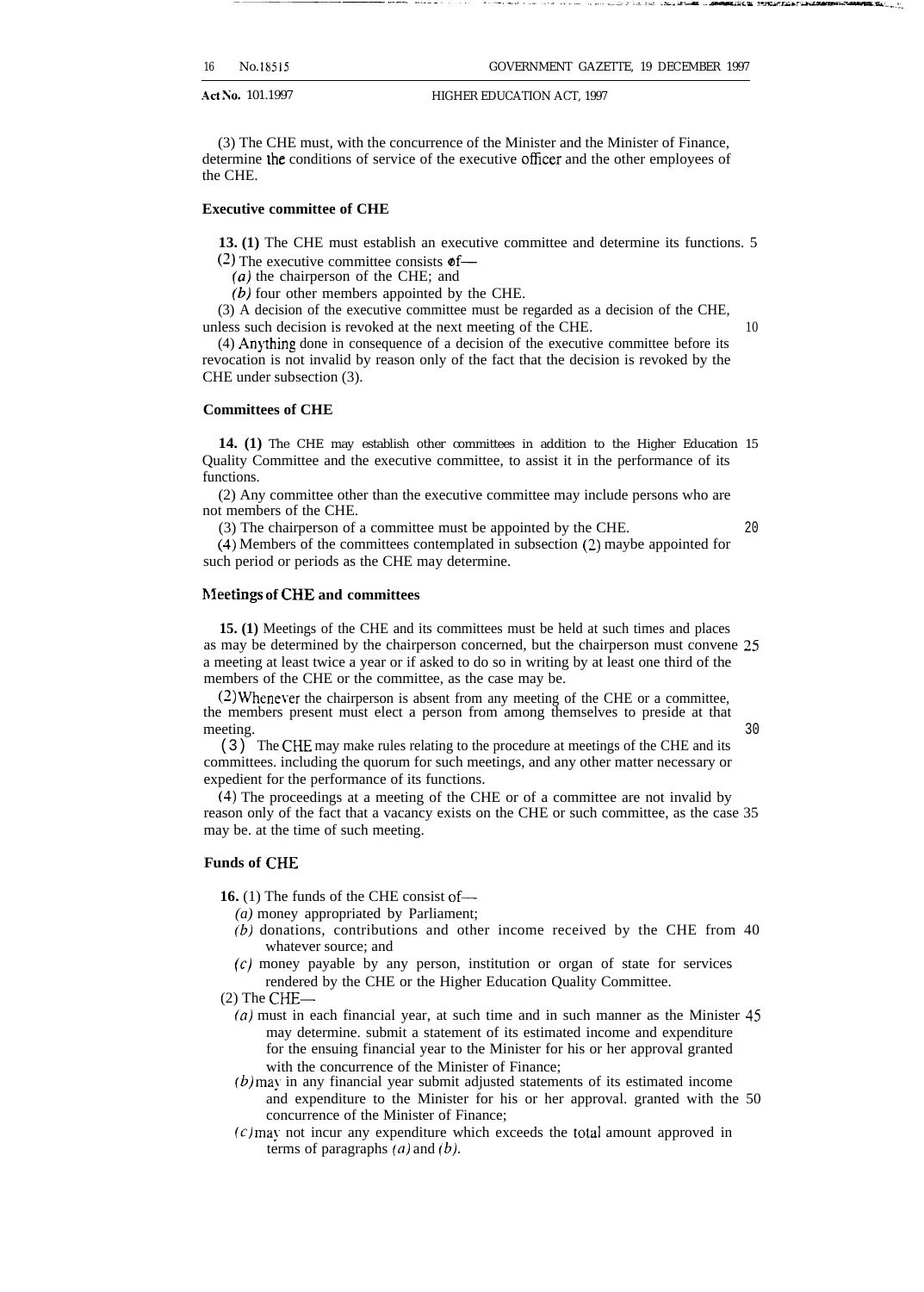(3) If the Minister does not approve the CHE'S statement of its estimated income and expenditure, the Minister must require the CHE to provide a revised statement within a specified period to him or her.

(4) The money contemplated in subsection (1) must be used' by the CHE in accordance with the approved statement referred to in subsection (2), and any unexpended balance must be carried forward as a credit to the following financial year.

(5) Subject to subsection (4), the CHE may invest any portion of its funds in such manner as the Minister, with the concurrence of the Minister of Finance, may approve.

#### **Remuneration and allowances of members of CHE and committees**

17. The chairperson of the CHE, every other member and any person appointed as a 10 member of a committee, who is not in the full-time service of the State may, in respect of services rendered by him or her in connection with the affairs of the CHE or a committee, be paid by the CHE—

*(a)* such traveling, subsistence and other allowances; and

(b) in the case of the chairperson of the CHE, such additional remuneration, 15 as the Minister with the concurrence of the Minister of Finance may determine.

#### Annual audit

**18. The books of account and financial statements of the CHE must be audited at the** end of each financial year by the Auditor-General.

#### **Annual report**

**19. (1) The** CHE must, within three months after the end of each financial year, submit a report to the Minister on the performance of its functions during the past financial year.

(2) The Minister must table copies of the report in Parliament as soon as reasonably practicable.

#### **CHAPTER 3 25 PUBLIC HIGHER EDUCATION INSTITUTIONS**

#### **Establishment of public higher education institutions**

20. (1) The Minister may, after consulting the CHE, by notice in the Gazette and from money appropriated for this purpose by Parliament, establish a university, technikon or college. 30

(2) Notwithstanding subsection (1), a university may also be established by an Act of Parliament and when so established it is deemed to be a public higher education institution established under this Act.

(3) The notice contemplated in subsection (1) must determine-

(a) the date of establishment of the institution; 35

 $(b)$  the type and name of the institution; and

(c) the physical location and official address of the institution.

(4) Every public higher education institution established, deemed to have been established or declared as a public higher education institution under this Act, is a juristic person. 40

(5) Notwithstanding subsection (4), a public higher education institution may not, without the concurrence of the Minister, dispose of or alienate in any manner, any immovable property acquired with the financial assistance of the State or grant to any person any real right therein or servitude thereon.

#### **Declaration of education institutions as public higher education institutions 45**

**21. (** 1 ) The Minister may, after consulting the CHE and by notice in the Gazette, declare any education institution providing higher education as—

*(a)* a university, technikon or college; or

*(b)* a subdivision of a university, technikon or college.

(2) The notice contemplated in subsection (1) must determine— 50

20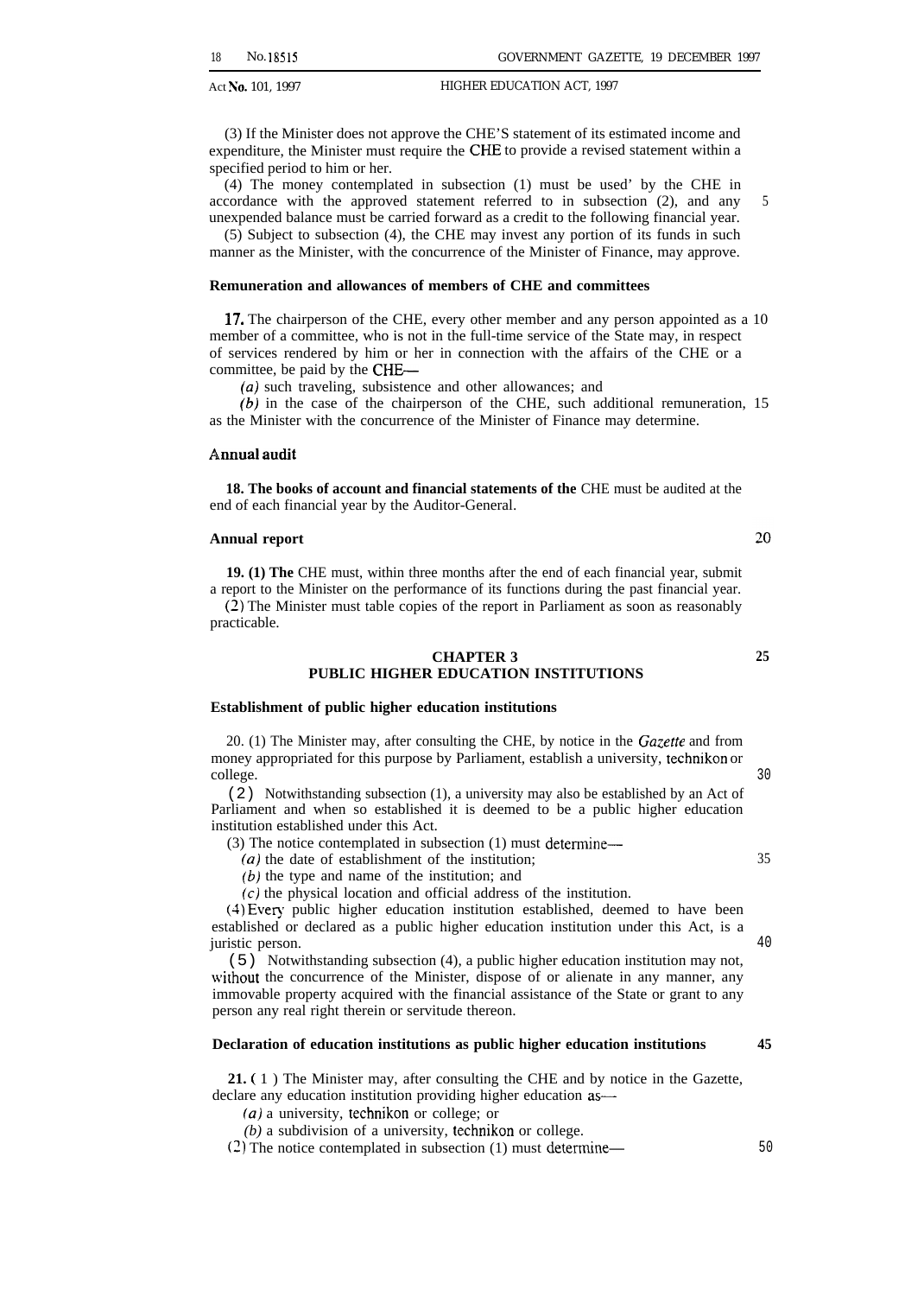- *(a)* the date on which the education institution becomes a university, technikon or college or a subdivision of a university, technikon or college, as the case may be;
- (b) the name of the university, technikon or college; and
- (c) the physical location and the official address of the university, technikon or college. 5
- (3) The Minister may act under subsection (1) only—
	- (a) after consulting—
		- (i) the governing body of the education institution, if it is a public institution;

10

55

- (ii) the council of the existing public higher education institution, if the education institution is to be declared a subdivision of such existing public higher education institution; or
- (iii) the responsible Minister, Member of the Executive Council or authority, if the education institution is administered, controlled or funded by an 15 organ of state other than the Department of Education; and
- *(b)* after having—
	- (i) published a notice in one or more daily newspapers circulating in the area in which the education institution provides higher education, containing the reasons for the declaration referred to in subsection (1), in all the official languages used as media of instruction by the education institution concerned; 20
	- (ii) given any interested persons an opportunity to make representations; and (iii) considered such representations;
- (c) if it is a private institution, with the concurrence of the owner of the education 25 institution and the Minister of Finance.

(4) Nothing contained in this Actor any other law may be regarded as obliging the Minister to declare an education institution to be a public higher education institution in terms of this section.

(5) An education institution may only be declared a public higher education 30 institution after the employer has complied with its obligations in terms of the applicable labour law.

#### **Consequences of declaration as public higher education institutions**

22. (1) From the date determined in terms of section 21 *(2)(a)—*

- *(a)* the education institution is deemed to be a public higher education institution 35 established under this Act or a subdivision of such public higher education institution, as the case may be;
- *(b)* the assets, liabilities, rights and obligations of the education institution devolve upon the public higher education institution; and
- (c) any agreement lawfully entered into by or on behalf of the education 40 institution is deemed to have been concluded by the public higher education institution.

(2) Immovable property devolving upon the public higher education institution in terms of subsection (1)(b) must, subject to the concurrence of the Minister of Finance, be transferred to such institution without payment of transfer duty, stamp duty or other 45 money or costs, but subject to any existing right, encumbrance, duty or trust on or over that property.

(3) The officer in charge of a deeds office or other office where the immovable property contemplated in subsection (2) is registered must, on submission of the title deed and on application by the public higher education institution, make such endorsements on that title deed and such entries in the registers as may be required to register the transfer concerned. 50

 $(4)$  The declaration of an education institution as a public higher education institution under section  $21(1)$  does not affect anything lawfully done by the education institution prior to the declaration.

(5) All funds which, immediately prior to the date determined in terms of section  $21(2)(a)$ , were vested in the education institution by virtue of a trust, donation or bequest must be applied by the public higher education institution in accordance with the trust, donation or bequest, as the case may be.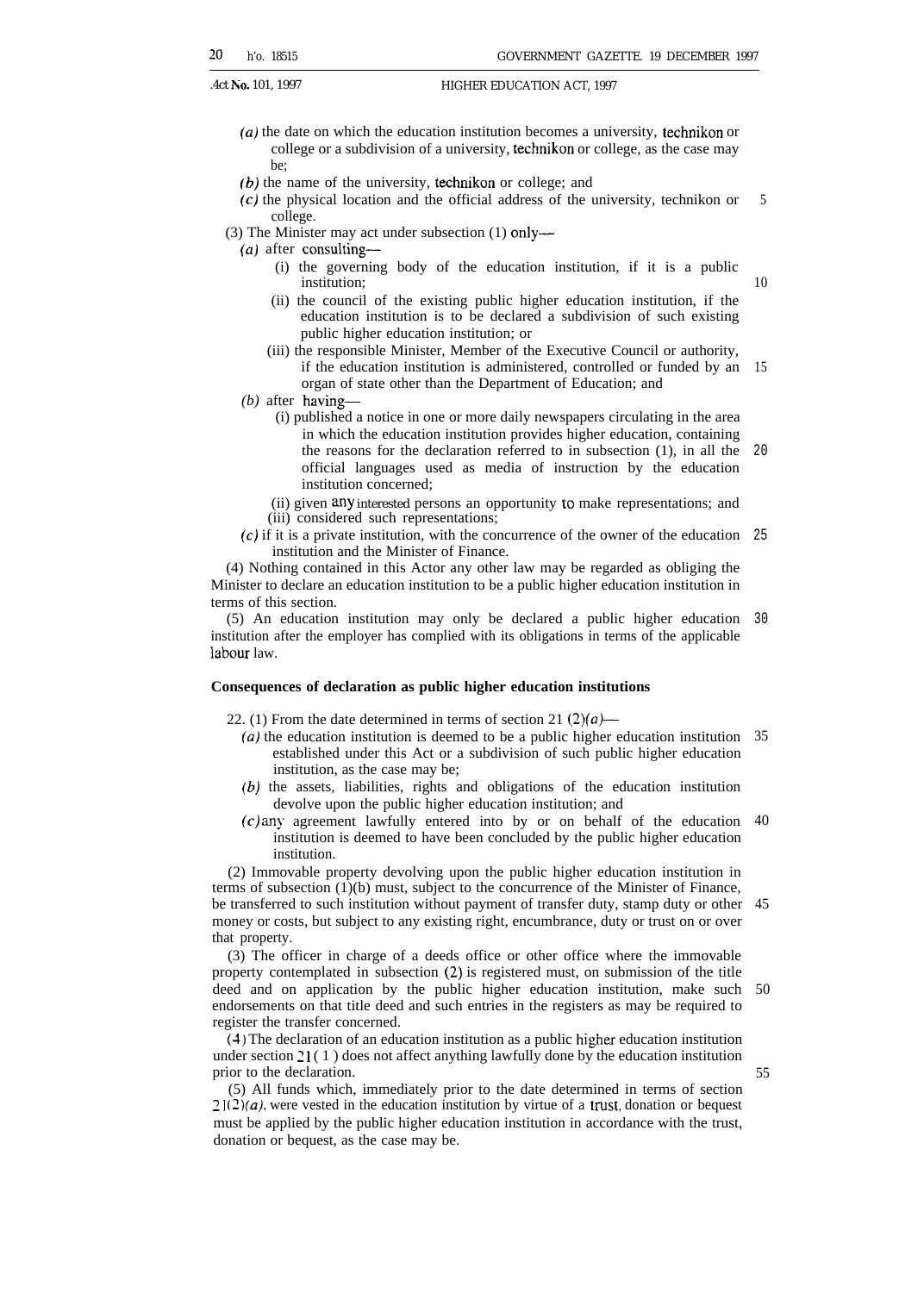| 22 | No. 1s515 | GOVERNMENT GAZETTE, 19 DECEMBER 1997 |  |  |
|----|-----------|--------------------------------------|--|--|
|    |           |                                      |  |  |

-— . . . . . . . . . . . . . \_. . . . . . . . . . . . . . \_A ,&&., ..\_ . . . . ..A.. "A. --i.,: :-xti.& \*"Z4

(6) Notwithstanding subsection (2), any fees charged by the Registrar of Deeds resulting from such transfer must be paid in full or in part from funds appropriated by Parliament for that purpose.

#### **Merger of public higher education institutions**

23. (1) Subject to subsection (2), the Minister may, after consulting the CHE and by 5 notice in the *Gazette,* merge two or more public higher education institutions into a single public higher education institution.

(2) The Minister must—

- (a) give written notice of the intention to merge to the public higher education institutions concerned; 10
- **(1?)** publish a notice giving the reasons for the proposed merger in at least one national and one regional newspaper circulating in the area in which the public higher education institutions concerned are situated;
- (c) give the councils of the public higher education institutions concerned and any other interested persons an opportunity to make representations within at least 15 90 days of the date of the notice referred to in paragraph  $(b)$ ;
- *(d)* consider such representations; and
- *(e)* be satisfied that the employers at the public higher education institutions concerned have complied with their obligations in terms of the applicable labour law. 20

(3) The single public higher education institution contemplated in subsection (1) is deemed to be a public higher education institution established under this Act.

(4) Section 22(1)(b) to (6), with the changes required by the context, applies to a merger referred to in subsection (1).

#### Merger of subdivisions of public higher education institutions 25

24. (1) The Minister may, after consulting the CHE and by notice in the *Gazeffe,* merge a subdivision of a public higher education institution with another public higher education institution.

 $(2)$  The assets, liabilities, rights and obligations of the subdivision concerned devolve upon the public higher education institution with which the subdivision has merged in a 30 manner agreed by the councils of the public higher education institutions concerned or failing such agreement, in a manner determined by the Minister after consulting such councils.

(3) Sections 22(2) to (6) and 23(2), with the changes required by the context, apply to a merger referred to in subsection (1). 35

#### **Closure of public higher education institutions**

25. (1) The Minister may, after consulting the CHE and by notice in the *Gazette*, *close* a public higher education institution.

 $(2)$  If a public higher education institution is closed under subsection (1), all assets and liabilities of such public higher education institution must after closure be dealt with 40 according to law by the Minister and any assets remaining after payment of all liabilities vest in the Minister.

(3) Sections 22(2) to (6) and 23(2), with the changes required by the context, apply to a closure referred to in subsection (1).

#### **CHAPTER 4 45**

### **GOVERNANCE OF PUBLIC HIGHER EDUCATION INSTITUTIONS**

#### **Institutional governance structures**

**26. (1) Every public higher education institution may appoint a chancellor as its titular** head.

(2) Everv public higher education institution must establish the following structures 50 and offices:

*(a)* A council;

*(b)* a senate;

(c) a principal;

*(d)* a vice-principal; 55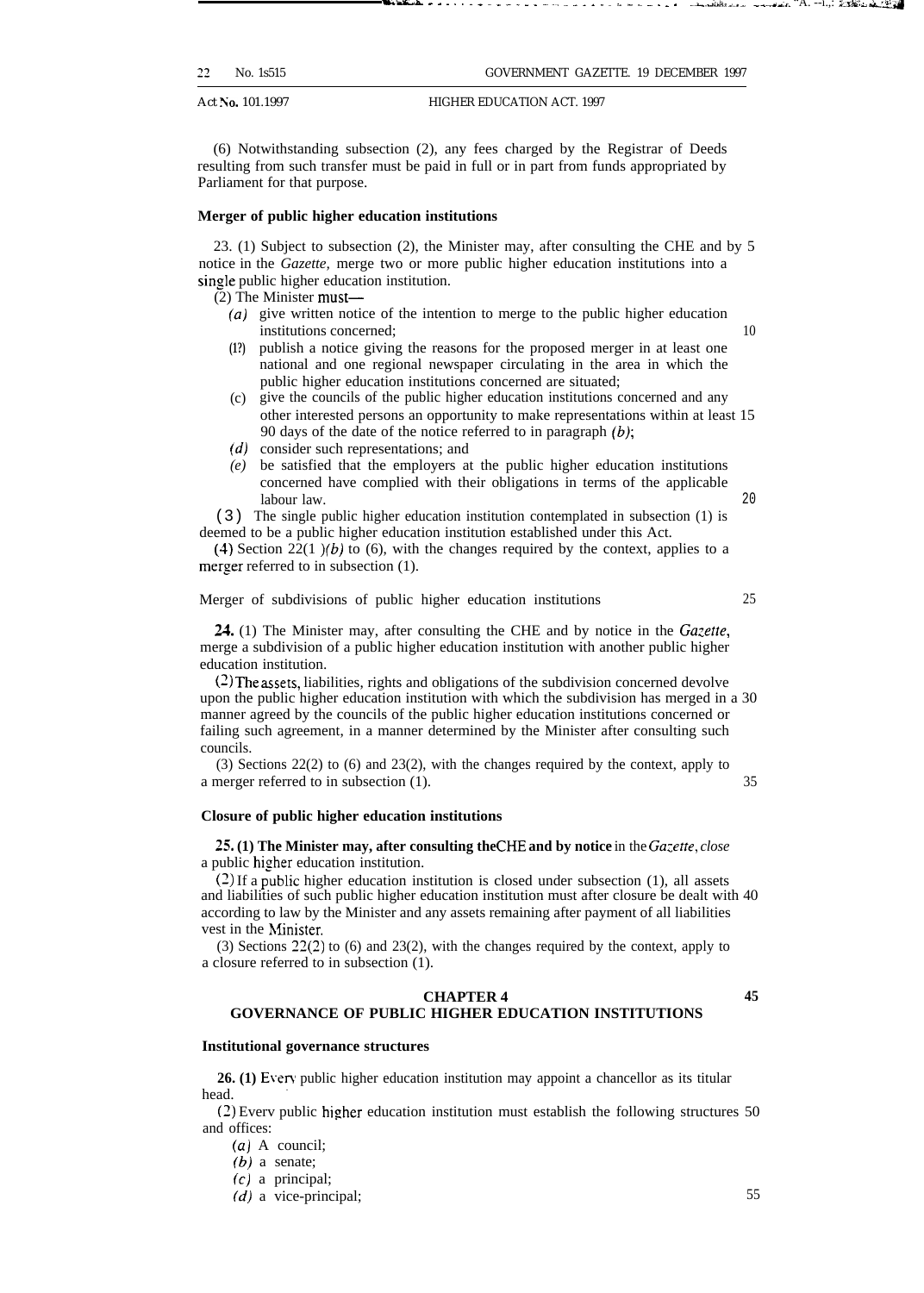- (e) a students' representative council;
- $(f)$  an institutional forum; and
- $(g)$  such other structures and offices as may be determined by the institutional statute.

(3) A structure referred to in subsection (2)(u), (b), (e), (f) and (g) must elect a chairperson. vice-chairperson and other office-bearers from among its members in the manner determined by the institutional statute or an Act of Parliament. 5

#### **Council of public higher education institution**

27. (1) The council of a public higher education institution must govern the public higher education institution, subject to this Act, any other law and the institutional statute. 10

(2) Subject to the policy determined by the Minister, the council, with the concurrence of the senate, must determine the language policy of a public higher education institution and must publish and make it available on request.

(3) The council, after consultation with the students' representative council, must provide for a suitable structure to advise on the policy for student support services within the public higher education institution. 15

(4) The council of a public higher education institution must consist of—

- *(a)* the principal;
- *(b)* the vice-principal or vice-principals;
- *(c)* not more than five persons appointed by the Minister;
- *(d)* members of the senate elected by the senate;
- *(e)* academic employees of the public higher education institution, elected by such employees;
- *m* students of the public higher education institution, elected by the students' 25 representative council;
- *(g)* employees other than academic employees, elected by such employees of the public higher education institution; and
- *(h)* such additional persons as may be determined by the institutional statute.

(5) The number of persons contemplated in subsection  $(4)(b)$ ,  $(d)$ ,  $(e)$ ,  $(f)$ ,  $(g)$  and  $(h)$  30 and the manner in which they are elected, where applicable, must be determined by the institutional statute or an Act of Parliament.

(6) At least 60 per cent of the members of a council must be persons who are not employed by. or students of, the public higher education institution concerned.

(7) The members of a council—

- *(a)* must be persons with knowledge and experience relevant to the objects and governance of the public higher education institution concerned; and
- *(b)* must participate in the deliberations of the council in the best interests of the public higher education institution concerned.

#### **Senate of public higher education institution**

**28. ( 1 ) The senate of a public higher education institution is accountable to the council for the' academic and research functions of the public higher education institution and must** perform such other functions as may be delegated or assigned to it by the council.

(2) The senate of a public higher education institution must consist of—

*(a)* the principal;

s-.— ..— \_—\_\_. \_\_—

- *(b)* the vice-principal or vice-principals;
- (c) academic employees of the public higher education institution;
- (d) employees of the public higher education institution other than academic employees;
- $(e)$  members of the council;
- $(f)$  members of the students' representative council; and
- (g) such additional persons as may be determined by the institutional statute.

(3) The number of persons contemplated in subsection  $(2)(b)$ , (c). (d), (e). (f) and (g) and the manner in which they are appointed or elected, as the case may be, must be determined by the institutional statute or an Act of Parliament.

(4) The majority of members of a senate must be academic employees of the public higher education institution concerned.

~o

35

40

45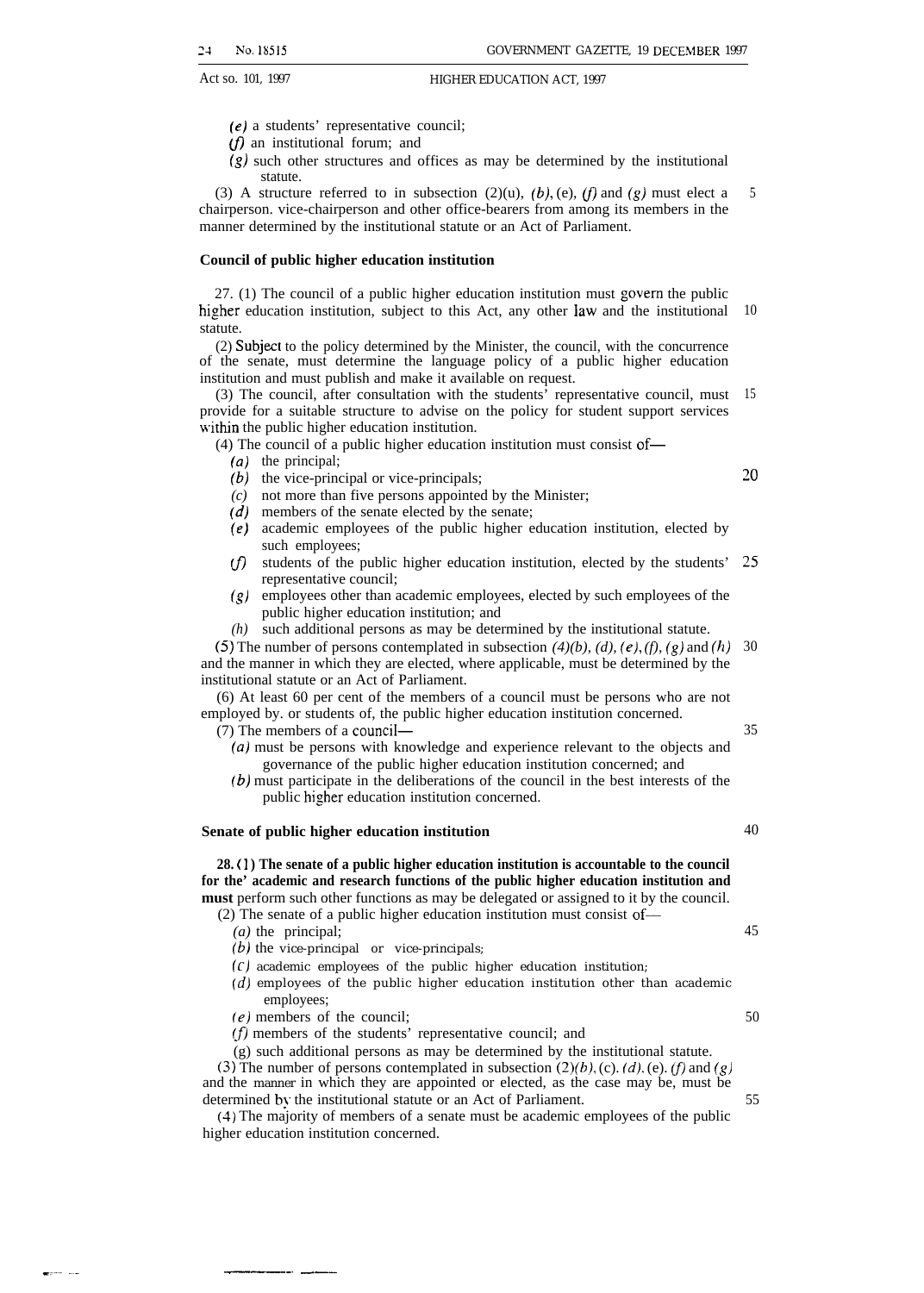#### **Committees of council and senate**

*29. (1)* The council and the senate of a public higher education institution may each establish committees to perform any of their functions and may appoint persons, who are not members of the council or the senate, as the case may be, as members of such committees. 5

 $(2)$  The council and the senate are not divested of responsibility for the performance of any function delegated or assigned to a committee under this section.

(3) The council and the senate of a public higher education institution may jointly nominate committees, to be known as joint committees, to perform functions that are common to the council and the senate. 10

(4) The composition, manner of election, functions, procedure at meetings and dissolution of a committee and a joint committee are determined by the institutional statute, institutional rules or an Act of Parliament.

#### **Principal of public higher education institution**

30. The principal of a public higher education institution is responsible for the 15 management and administration of the public higher education institution.

#### **Institutional forum**

#### **31. (1) The institutional forum of a public higher education institution must—**

- *(a)* advise the council on issues affecting the institution, including—
	- (i) the implementation of this Act and the national policy on higher 20 education;
	- (ii) race and gender equity policies;
	- (iii) the selection of candidates for senior management positions;
	- (iv) codes of conduct, mediation and dispute resolution procedures; and
	- (v) the fostering of an institutional culture which promotes tolerance and 25 respect for fundamental human rights and creates an appropriate environment for teaching, research and learning; and
- *(b)* perform such functions as determined by the council.

(2) The institutional forum of a public higher education institution must consist of representatives of — 30

- $(a)$  the management, as determined by the institutional statute or an Act of Parliament;
- *(b)* the council;
- *(c)* the senate;
- *(d)* the academic employees; 35
- *(e)* the employees other than academic employees;
- *(f)* the students; and
- *(g)* any other category determined by the institutional statute.

 $(3)$  The number of persons contemplated in subsection  $(2)$  and the manner in which they are appointed or elected, as the case may be, are determined by the institutional 40 statute or an Act of Parliament.

#### **Institutional statutes and institutional rules**

32. (1) The council of a public higher education institution may make—

- *(a) an* institutional statute, subject to section 33, to give effect to any law relating to the public higher education institution and to promote the effective 45 management of the institution in respect of matters not expressly prescribed by any law; and
- *(b)* institutional rules to give effect to the institutional statute.
- (2) An institutional statute or institutional rules in connection with—
	- *(a)* the composition of the senate may not be amended or repealed except after 50 consultation with such senate;
	- *(b)* the academic functions of the public higher education institution concerned, including the studies, instruction and examinations of students and research,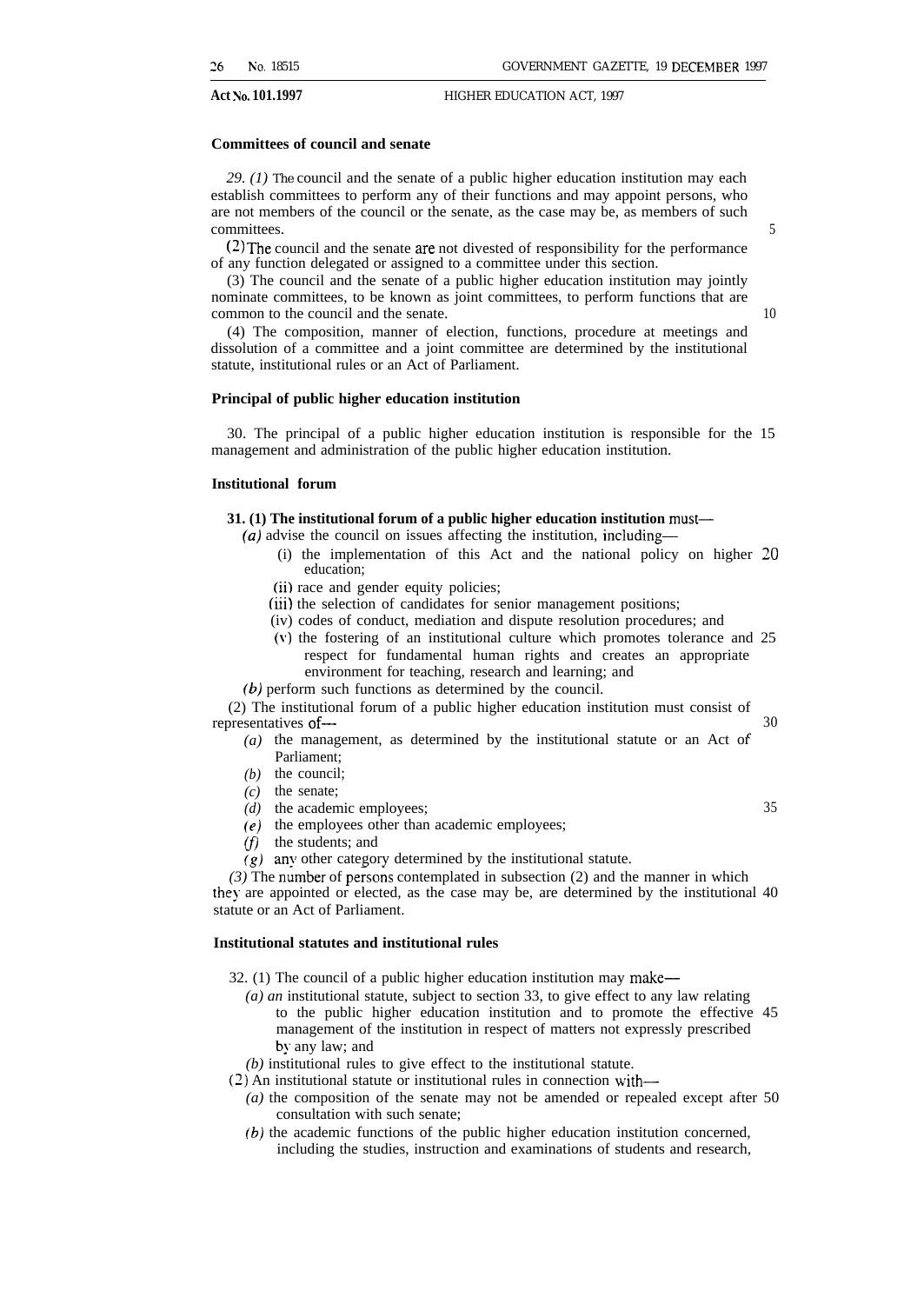may not be made, amended or repealed except with the concurrence of the senate of such institution;

- *(c)* the composition of the students' representative council may not be amended or repealed except after consultation with such students' representative council; and
- *(d)* the disciplinary measures and disciplinary procedures relating to students, may not be **made except after consultation with the senate and the students' representative council of the public higher education institution concerned.**

#### **Institutional statutes to be approved or made by Minister**

**33.** (1) Any institutional statute must be submitted to the Minister for approval, and if 10 so approved must be published by notice in the *Gazette* and comes into operation on the date mentioned in such notice.

(2) The Minister must table any institutional statute made under section 32 in Parliament as soon as reasonably practicable after it has been published as contemplated in subsection (1).

15

5

(3) The Minister must make a standard institutional statute, which applies to every public higher education institution that has not made an institutional statute until such time as the council of such public higher education institution makes its own institutional statute under section 32.

Appointment and conditions of service of employees of public **higher education**  $20$ institutions

34. (1) The council of a public higher education institution **must appoint the** employees of the public higher education institution.

 $(2)$  Notwithstanding subsection  $(1)$  the academic employees of the public higher education institution must be appointed by the council after consultation with the senate. 25

(3) The council must determine the conditions of service, disciplinary provisions, privileges and functions of the employees of the public higher education institution, subject to the applicable labour law.

#### Students' representative council

35. The establishment and composition, manner of election, term of office, functions and privileges of the students' representative council of a public higher education institution must be determined by the institutional statute. 30

#### Disciplinary measures

36. Every student at a public higher education institution is subject to such disciplinary measures and disciplinary procedures as may be determined by the 35 institutional statute. subject to section 32(2)(d).

#### **Adtnksion to public higher education institutions**

#### **37. (1) Subject to this Act, the council of a public higher education institution, after consulting the senate of the public higher education institution, determines the admission policy of the public higher education institution.**

**(2)** The council must publish the admission policy and make it available on request.

(3) The admission policy of a public higher education institution must provide appropriate measures for the redress of past inequalities and may not unfairly discriminate in any way.

45

- (4) Subject to this Act, the council may, with the approval of the senate— *( a* ) determine entrance requirements in respect of particular higher education programmed;
	- *(b)* determine the number of students who maybe admitted for a particular higher education programme and the manner of their selection;
	- $(c)$  determine the minimum requirements for readmission to study at the public 50 higher education institution concerned; and
	- *(d)* refuse readmission to a student who fails to satisfy such minimum requirements for readmission.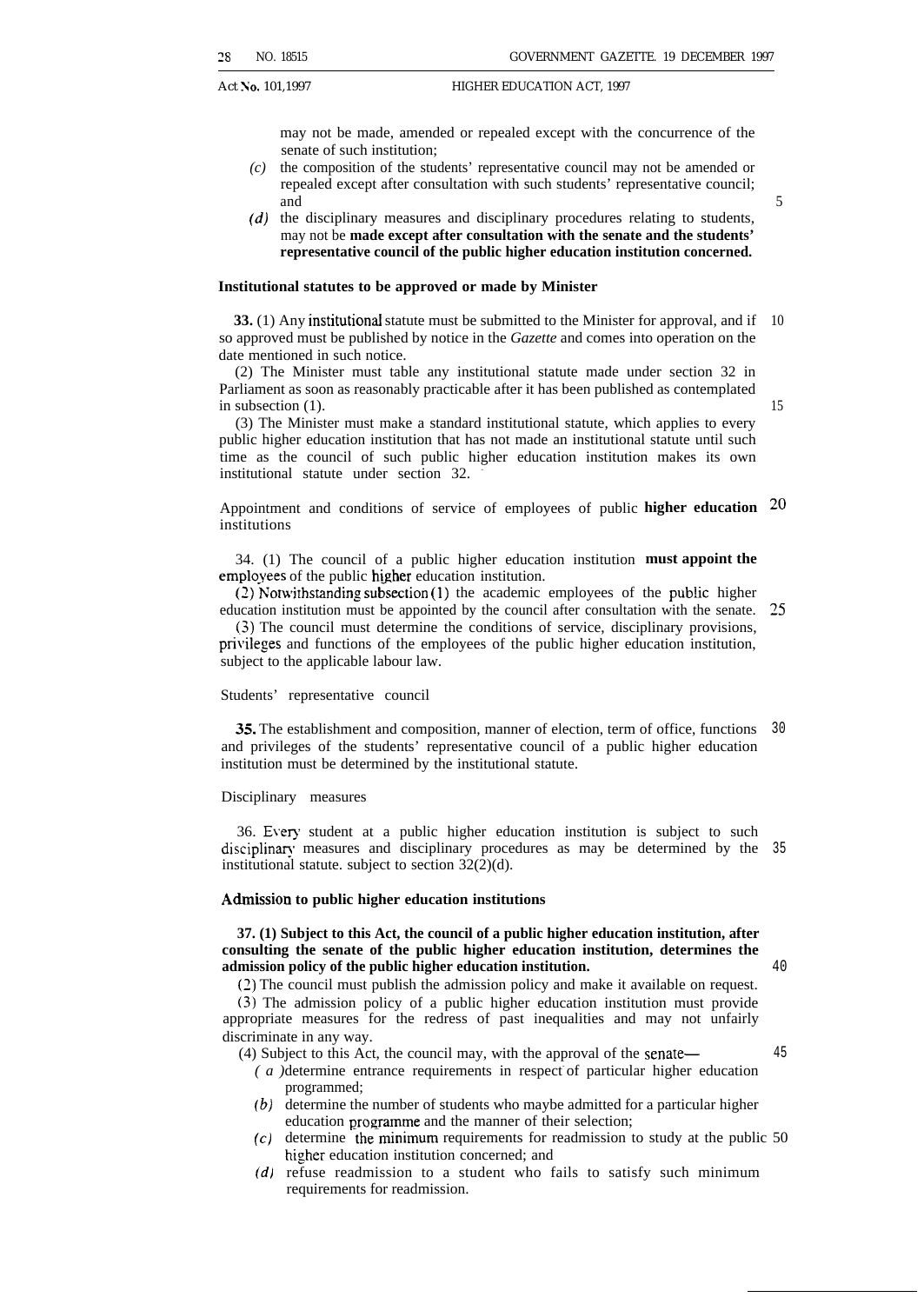#### **Co-operation between public higher education institutions**

38. (1) Public higher education institutions may co-operate with each other in any manner to achieve the optimal utilisation of resources and the performance of their functions.

(2) Public higher education institutions may establish regional or national structures 5 to assist and facilitate the co-operation contemplated in subsection (1).

(3) The Minister may provide financial incentives to such structures and to public higher education institutions participating in such structures to achieve the aims of such co-operation.

#### **CHAPTER 5 FUNDING OF PUBLIC HIGHER EDUCATION**

#### **Allocation of funds by Minister**

39. (1) The Minister must, after consulting the CHE and with the concurrence of the Minister of Finance, determine the policy on the funding of public higher education, which must include appropriate measures for the redress of past inequalities, and publish 15 such policy by notice in the *Gazette.*

*(2) The* Minister must, subject to the policy determined in terms of subsection (l), allocate public funds to public higher education on a fair and transparent basis.

(3) The Minister may, subject to the policy determined in terms of subsection (l), impose— 20

- *(a)* any reasonable condition in respect of an allocation contemplated in subsection (2); and
- (b) different conditions in respect of different public higher education institutions, different instructional programmed or different allocations, if there is a reasonable basis for such differentiation. 25

#### **Funds of public higher education institutions**

40. The funds of a public higher education institution consist of—

*(a)* funds allocated by the Minister in terms of section 39;

(b) any donations or contributions received by the institution:

(c) money raised by the institution;

*(d)* money raised by means of loans;

(e) income derived from investments;

 $(f)$  money received for services rendered to any other institution or person;

- (g) money payable by students for higher education programmed provided by the institution; 35
- $(h)$  money received from students or employees of the institution for accommodation or other services provided by the institution; and

(i) other receipts from whatever source.

#### **Records to be kept and information to be furnished by council**

#### **41. (1) The council of a public higher education institution must in the manner 40 determined by the Minister—**

*(a)* keep records of all its proceedings; and

(b) keep complete accounting records of all assets, liabilities, income and expenses and any other financial transactions of the public higher education institution as a whole, of its substructures and of other bodies operating under 45 its auspices.

(2) The council of a public higher education institution must. in respect of the preceding vear and by a date or dates and in the manner determined by the Minister, provide the Minister with-

- (a) a report on the overall governance of the public higher education 50 institution;
- (b} a duly audited statement of income and expenditure; and
- $(c)$  a balance sheet and cash flow statement.

(3) The council of a public higher education institution must provide the Minister with — 55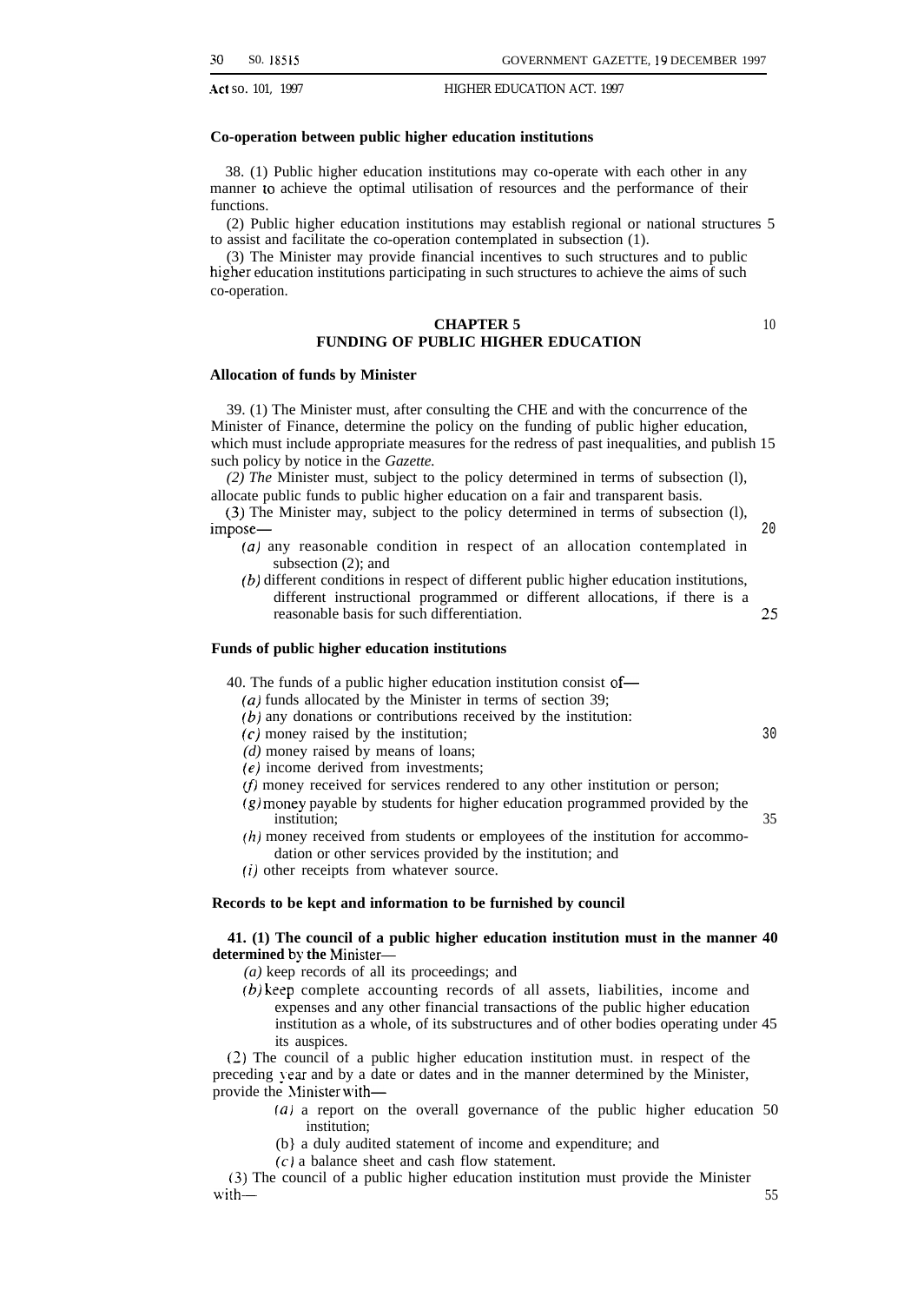- $(a)$  the information that must be provided in terms of the Reporting by Public Entities Act, 1992 (Act No. 93 of 1992); and
- (b) such additional information as the Minister may reasonably require.

#### **Action on failure of council to comply with this Act or certain conditions**

42. (1) If the council of a public higher education institution fails to comply with any 5 provision of this Act under which an allocation from money appropriated by Parliament is paid to the institution, or with any condition subject to which any such allocation is paid to such institution, the Minister may call upon such council to comply with the provision or condition within a specified period.

(2) If such council thereafter fails to comply with the provision or condition, the 10 Minister may withhold payment of any commensurate portion of any allocation appropriated by Parliament in respect of the public higher education institution concerned.

(3) Before taking action under subsection (2), the Minister must—

- $(a)$  give notice to the council of the public higher education institution concerned 15 of the intention so to act;
- (b) give such council a reasonable opportunity to make representations; and
- (c) consider such representations.

(4) Lf the Minister acts under subsection (2), a report regarding such action must be tabled in Parliament by the Minister as soon as reasonably practicable after such action. 20

#### **CHAPTER 6 INDEPENDENT ASSESSOR**

#### **Appointment of independent assessment panel**

43. (1) The CHE must appoint an independent assessment panel consisting of at least three suitable persons who— 25

*(a)* have knowledge and experience of higher education;

- $(b)$  are not members of the CHE; and
- (c) comply with any other requirements determined by the CHE.

(2) A member of the panel contemplated in subsection (1) is appointed for a period of not more than two years, and may be reappointed. 30

#### **Appointment of independent assessor**

44. (1) The Minister may, from the independent assessment panel contemplated in section 43. appoint an assessor who is independent in relation to the public higher education institution concerned. to conduct an investigation at the public higher education institution— 35

*fa)* in the cases referred to in section 45; and

 $(b)$  after consulting the council of the public higher education institution concerned, if practicable.

(2) The council of the public higher education institution and any person affected by the investigation must assist and co-operate with the independent assessor in the 40 performance of his or her functions in terms of section 47.

#### **Cases where independent assessor may be appointed**

4S. An independent assessor maybe appointed under section 44 if—

- $(a)$  the council of a public higher education institution requests the appointment; or (b) circumstances arise at a public higher education institution that— 45
	- (i) involve financial or other maladministration of a serious nature; or
	- (ii) seriously undermine the effective functioning of the public higher education institution; or
- $(c)$  the council of the public higher education institution has failed to resolve such circumstances; and 50
- *(d)* the appointment is in the interests of higher education in an open and democratic society.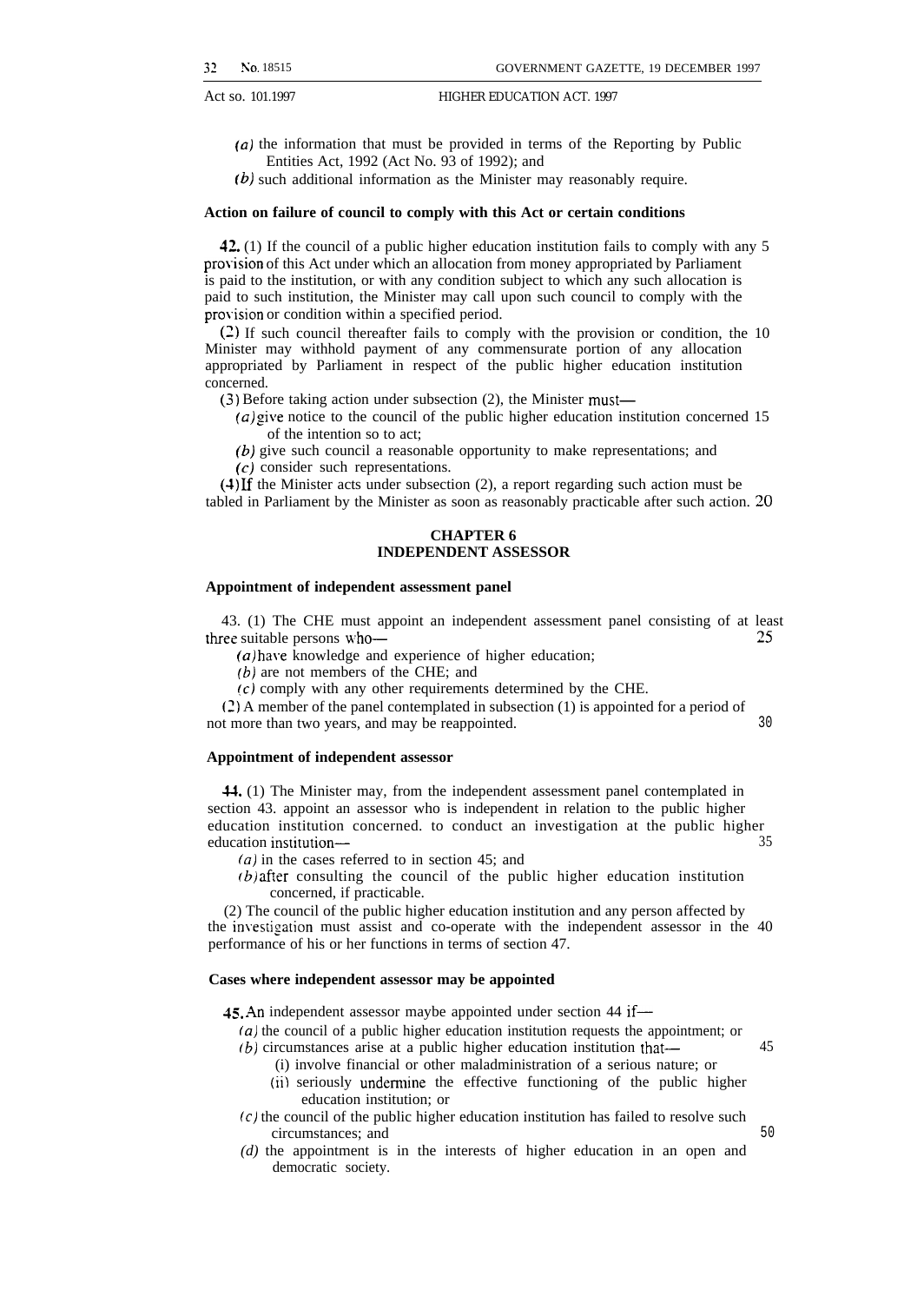#### **Independent assessor may be appointed for two or more public higher education institutions**

46. The Minister may appoint an independent assessor under section 44 to conduct an investigation at two or more public higher education institutions.

#### **Functions of independent assessor 5**

47. (1) An independent assessor appointed under section 44 must, within 30 days and on the terms of reference specified by the Minister—

 $(a)$  conduct an investigation at the public higher education institution concerned;

(b) report in writing to the Minister on the findings of his or her investigation; and

(c) suggest appropriate measures. 10

(2) The Minister must as soon as practicable provide a copy of the report referred to in subsection (1) to the council concerned and publish such report in the Gazette.

#### **Assistance to independent assessor**

4S. An independent assessor appointed under section 44 may, with the concurrence of the Minister, appoint any other person with suitable knowledge and experience to assist 15 him or her in the performance of his or her functions.

#### **Remuneration and allowances**

49. The Minister, with the concurrence of the Minister of Finance, may determine the remuneration and allowances to be paid to an independent assessor and any other person appointed under section 48. 20

#### **CHAPTER 7 PRIVATE HIGHER EDUCATION INSTITUTIONS**

#### **Designation of registrar**

50. (1) The Director-General must designate an employee of the Department of Education as the registrar of private higher education institutions to perform the 25 functions of registrar in terms of this Act.

(2) The Director-General may designate any other employee of the Department of Education to assist the registrar in the performance of his or her functions in terms of this Act.

(3) The registrar may delegate any of his or her functions in terms of this Act to an 30 employee contemplated in subsection (2).

#### **Registration of private higher education institutions**

**51.** No person other than a public higher education institution or an organ of state may provide higher education unless that person is registered or conditionally registered as a private higher education institution in terms of this Act. 35

#### **Application for registration**

52. An application for registration as a private higher education institution must be made to the registrar in the manner determined by the registrar and must be accompanied by the prescribed fee.

#### **Requirements for registration** 40

53. (1) The registrar must register an applicant as a private higher education institution if the registrar has reason to believe that the applicant—

*(a)* is financially capable of satisfying its obligations to prospective students; (b) with regard to all of its higher education programmes—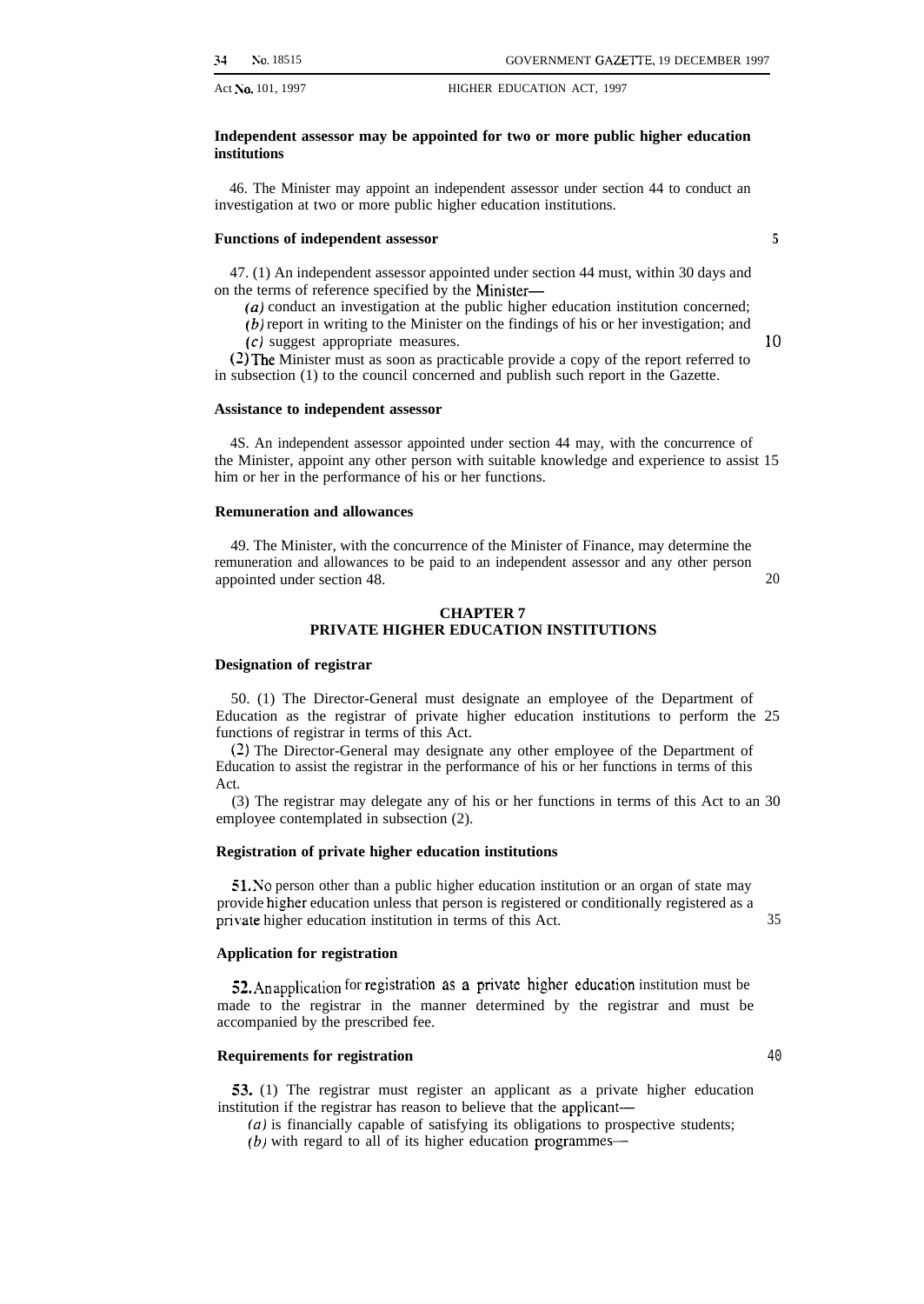- (i) will maintain acceptable standards that are not inferior to standards at a comparable public higher education institution;
- (ii) will comply with the requirements of the appropriate quality assurance body accredited by SAQA in terms of the South African Qualifications Authority Act, 1995 (Act No. 58 of 1995); and 5
- (iii) complies with any other reasonable requirement determined by the **registrar.**

(2) The registrar may require further information, particulars and documents in support of any application for registration.

Determination of application for registration 10

54. (1) The registrar must—

- ( $a$ ) consider any application for registration as a private higher education institution and any further information, particulars or documents provided by the applicant; and
- *(b)* register the applicant as a higher education institution if the requirements for 15 registration contemplated in section 53 are fulfilled.
- (2) If the registrar decides—
	- *(a)* to grant the application, the registrar must—
		- (i) enter the applicant's name in the appropriate register of private higher education institutions: 20
		- (ii) issue a certificate of registration, stating the terms of such registration;
		- (iii) provide the certificate to the applicant; and
		- (iv) as soon as practicable after the decision, publish the certificate of registration in the *Gazette;* or
	- *(b)* not to grant the application, the registrar must advise the applicant in writing 25 of the decision and provide the applicant with written reasons for his or her decision.

(3) Notwithstanding subsection (1), the registrar may conditionally register an applicant who does not fulfill the requirements for registration, if the registrar believes that the applicant will be able to fulfill the relevant requirements within a reasonable *30* period.

(4) If the registrar conditionally registers an applicant under subsection (3) the registrar must-

- *(a)* determine the period within which the applicant must satisfy the requirements for registration; 35
- *(b)* enter the applicant's name in the appropriate register of private higher education institutions;
- *(c)* issue a certificate of conditional registration, stating the terms and the duration of such registration;
- *(d)* provide the certificate of conditional registration to the applicant; and 40
- $(e)$  as soon as practicable after the decision. publish the certificate of conditional registration in the Gazette.

(5) The registrar may on good cause shown extend the period referred to in subsection *(4)(a).*

(6) If, on the expiry of the period referred to in subsection  $(4)(a)$  or any extension 45 thereof, the applicant—

- *(a)* satisfies the requirements for registration specified by the registrar, the registrar must register the applicant in accordance with subsection *(2)(a);* or
- *(b)* fails to satisfy the requirements for registration specified by the registrar, the applicant's conditional registration lapses. 50

Certificate of registration

55. ( 1 ) A private higher education institution must conspicuously display—

- *(a)* its certificate of registration or conditional registration or a certified copy thereof on its premises; and
- *(b)* its registration number and an indication that it is registered or conditionally 55 registered on all its official documents.

(2) If the registrar has cancelled the registration or conditional registration of a private higher education institution under section 62, the private higher education institution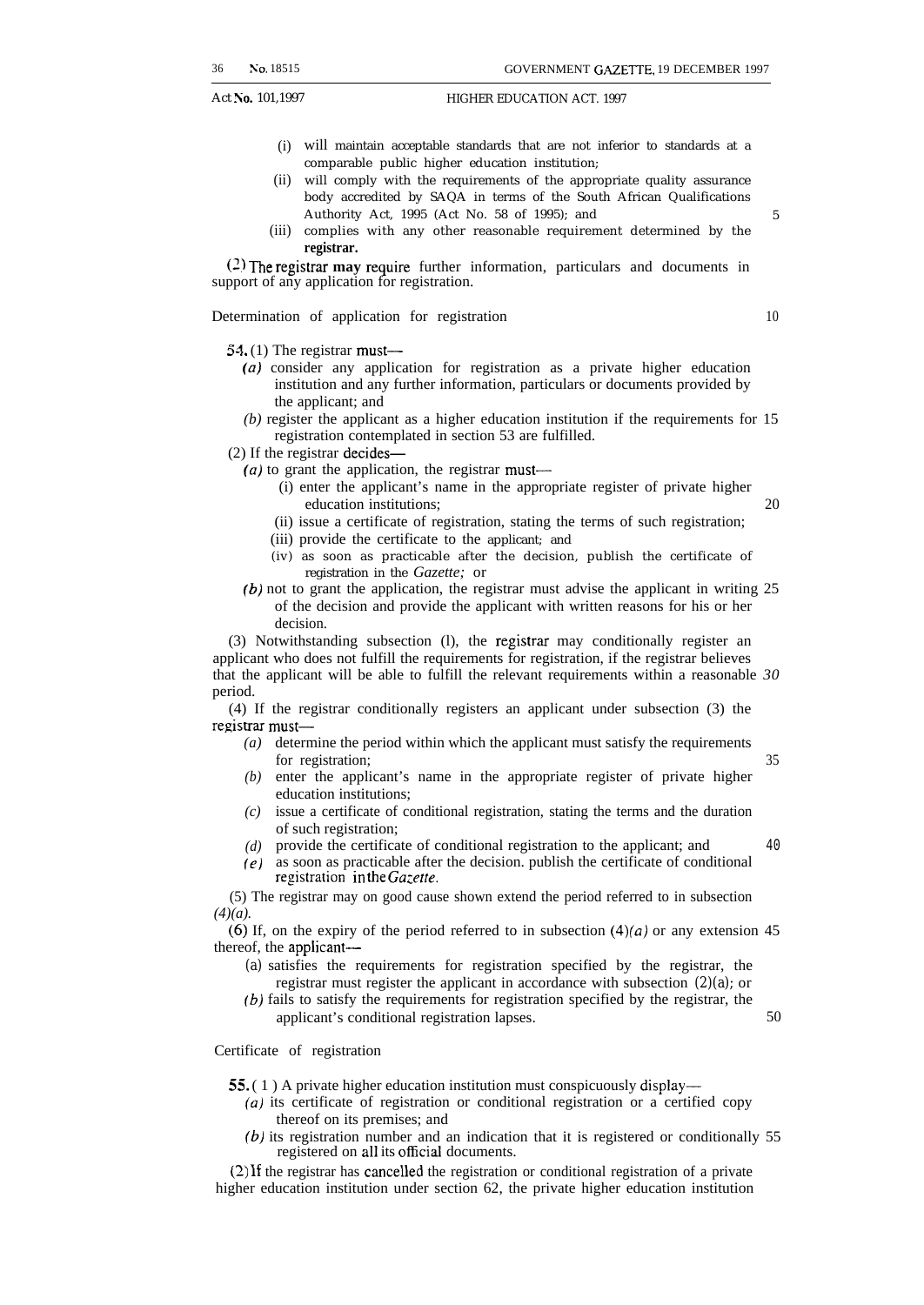must return the original certificate of registration or conditional registration to the registrar within 14 days.

#### **Access to information**

56. ( 1 ) Any person may inspect—

*(a)* the register of private higher education institutions; and

 $(b)$  the auditor's report provided in terms of section 57.

(2) The registrar must provide a certified copy of, or extract from, any of the documents referred to in subsection (1) to any person who has paid the prescribed fee.

#### **Records and audits**

57. (l) Every private higher education institution must, in accordance with generally 10 accepted accounting practice, principles and procedures—

- *(a)* keep books and records of income, expenditure, assets and liabilities;
- (b) prepare financial statements within three months of the end of the year, including at least—
	- (i) a statement of income and expenditure for the previous year;
	- (ii) a balance sheet as at the end of the previous year; and

(iii) any other information the registrar may reasonably require.

(2) Every private higher education institution must, within the period determined by the registrar—

- *(a)* ensure an annual audit of its books, records of account and financial statements by an auditor, who must conduct the audit in accordance with generally accepted auditing standards; 20
- $(b)$  provide to the registrar a certified copy of the auditor's report in respect of the financial statements referred to in subsection (1); and
- (c) provide to the registrar any additional information, particulars or documents 25 in the manner determined by the registrar.

#### **Amendment of registration**

58. A private higher education institution may apply to the registrar to amend its registration or conditional registration—

 $(a)$  in the manner determined by the registrar; and

*(b)* by paying the prescribed fee.

#### **Requirements for amendment of registration and determination of application**

*59. ( 1 ) The* registrar may not amend the registration of a private higher education institution unless the registrar is satisfied that such amendment is in the interests of higher education and complies with the provisions of this Act.

(2) The registrar may require further information, particulars or documents in support of any application for such amendment.

(3) If the registrar decides—

- *(a)* to grant the application, the registrar must—
	- (i) amend the certificate of registration or conditional registration accord.  $40$ ingly;
	- (ii) provide a copy of the amended certificate to the applicant; and
	- (iii) **as** soon as reasonably practicable after the decision. publish the amended certificate in the *Gazette;* or
- *(b)* not to grant the application, the registrar must advise the applicant in writing of the decision and provide the applicant with written reasons for the decision. 45

#### **Conditions for registration**

60. ( 1 J The registrar may impose any reasonable condition on a private higher education institution in respect of—

 $(a)$  its registration;

(b) its conditional registration; or

5

15

30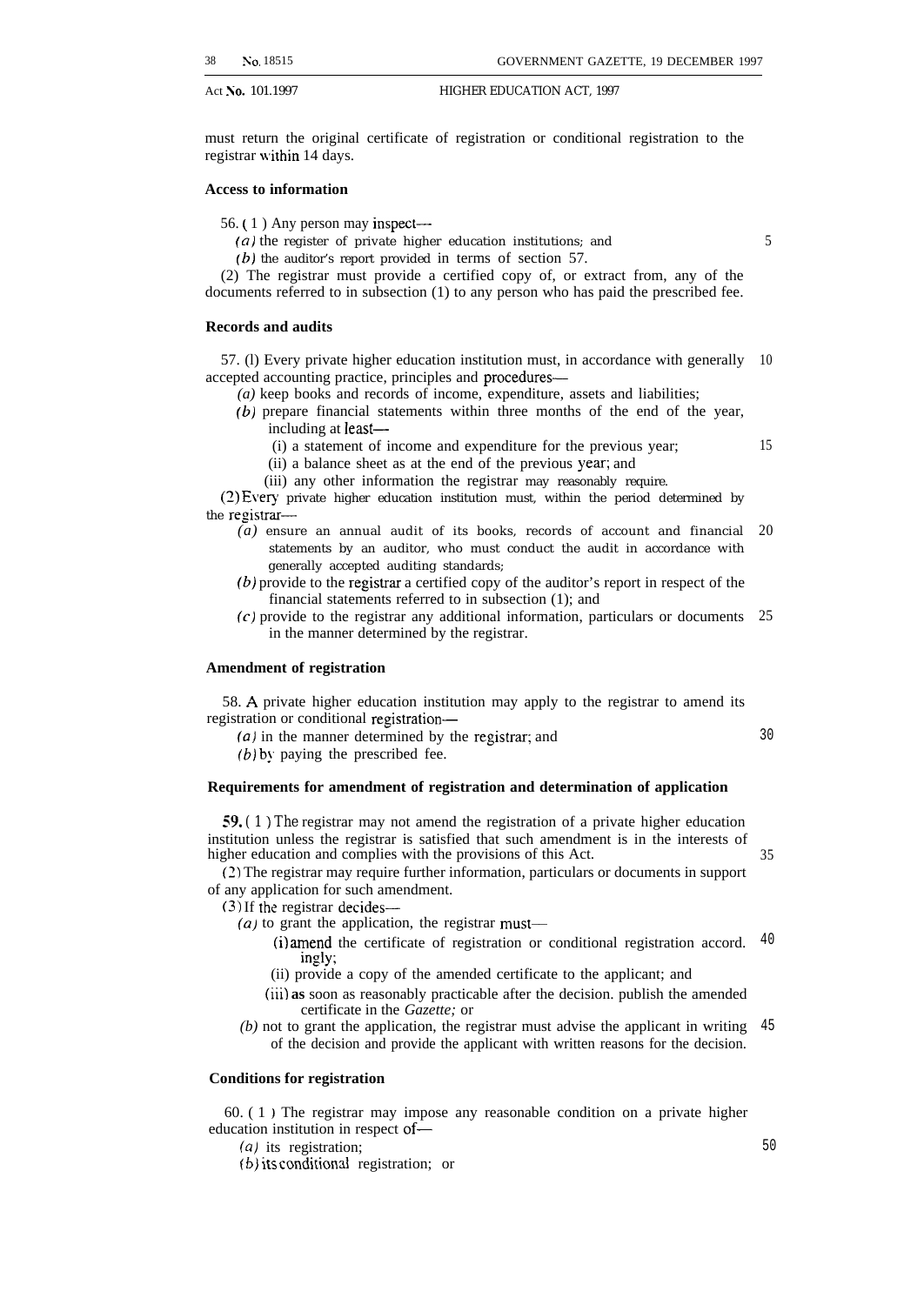(c) any amendment of its registration or conditional registration.  $(2)$  The registrar may impose different conditions under subsection  $(1)$  in respect of different institutions, if there is a reasonable basis for such differentiation.

#### **Amendment or cancellation of conditions**

**61. Subject to section 63, the registrar may, on reasonable grounds, amend or cancel 5 any condition imposed under section 60 or impose new conditions under that section.**

#### **Cancellation of registration**

**62. (1) Subject to section 63, the registrar may, on reasonable grounds, cancel any** registration or conditional registration in terms of this Act.

(~) If the accreditation of **any** programme offered by a private higher education 10 institution is withdrawn, the registrar must review such institution's registration.

#### **Steps before amendment or cancellation**

**63. The registrar may not act under section 61 or 62 unless the registrar—**

- **(u) has informed the private higher education institution of the intention so to act and the reasons therefor**; 15
- **(b) has granted the private higher education institution and other interested** persons an opportunity to make representations in relation to such action; and (c) has considered such representations.

#### **Appeal to hlinister**

64. (1) Any interested person may appeal to the Minister against any decision of the 20 registrar in terms of this Chapter.

(2) An appeal refereed to in **subsection (1)** must be lodged with the Minister within 60 days of the date of the registrar's decision.

(3) The Ylinister, on good cause shown, may extend the period within which an appeal may be noted against the decision of the registrar. 25

(4) An appeal under this section does not suspend the operation of any decision of the registrar unless a competent court orders otherwise on good cause **shown.**

#### **CHAPTER 8 GENERAL**

#### **Name change of public higher education institution** 30

**65. (1) .\ council of a public higher education institution other than a council of a university established or incorporated by a private** Act of **Parliament may. with the approval of the Minister and by notice in** the *Gazette*, change the name of such higher education institution.

(~) A name of a university established **or** incorporated by a private Act of Parliament 35 may only be changed by amendment of such private Act.

#### **Offences**

66. (1) Any person other than a higher education institution. who, without the authority of a higher education institution—

 $(a)$  offers or pretends to offer any higher education programme or part thereof; 40

- (b) purports to confer a qualification granted by a higher education institution, or in collaboration with a higher education institution; or
- (c) purports to perform an act on behalf of a higher education institution,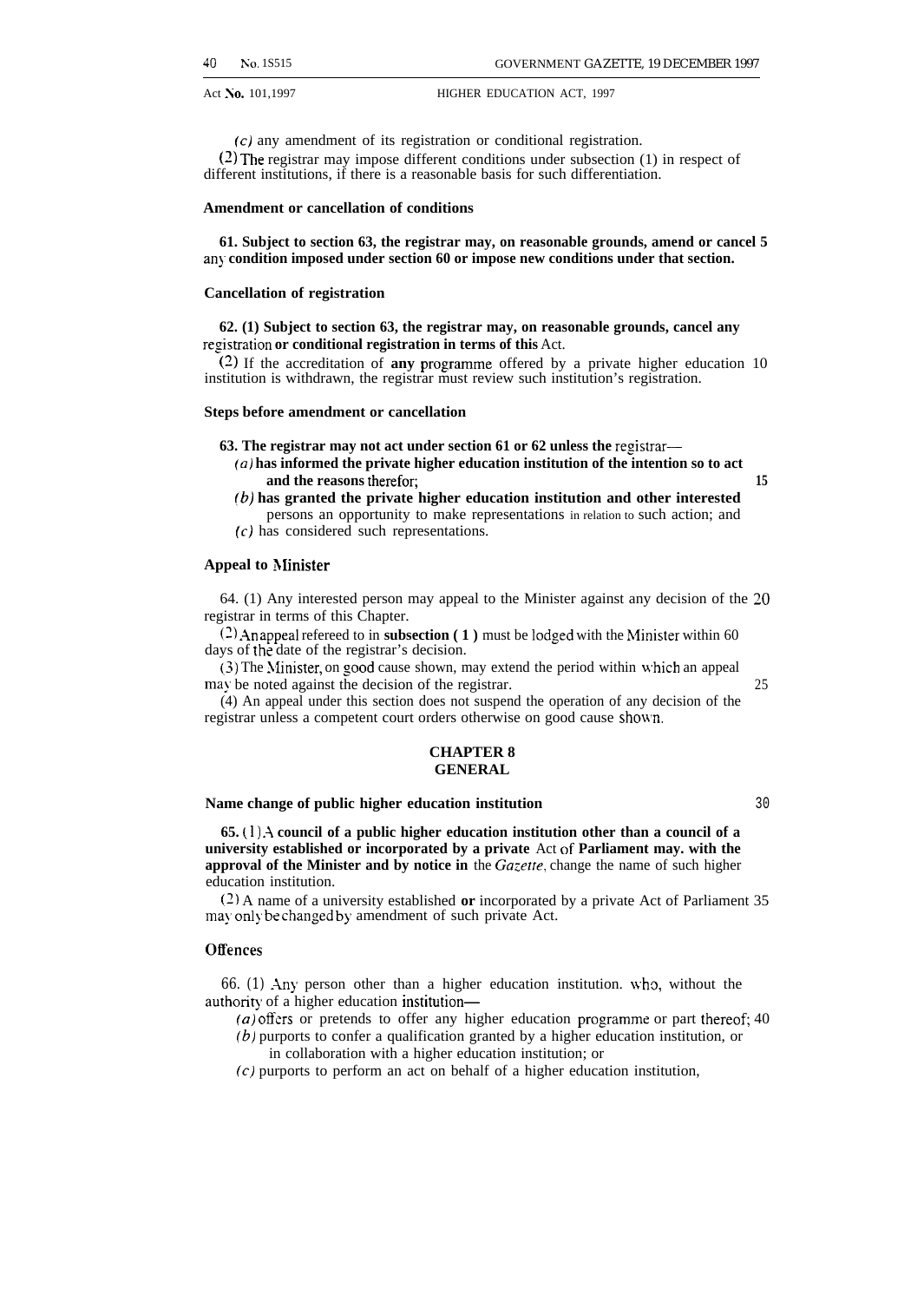is guilty of an offence and is liable on conviction to a sentence which may be imposed for fraud.

(2) Any person who pretends that a qualification has been awarded to him or her by a higher education institution, whereas in fact no such qualification has been so awarded, is guilty of an offence and is liable on conviction to a sentence which may be imposed for fraud.

(3) Any person who contravenes section 51 or 55(2) is guilty of an offence and is liable on conviction to a fine or to imprisonment not exceeding five years or to both such fine and imprisonment.

(4) Any private higher education institution which does not comply with section 55(1) 10 is guilty of an offence and is liable on conviction to a fine not exceeding R20 000.

#### **I-imitation of liability**

**67.** The State, the CHE and any person appointed in terms of this Act are not liable for any loss or damage suffered by any person as a result of any act performed or omitted in good faith in the course of performing any function contemplated in this Act.

**Delegation of powers**

68. (1) The Minister may, on such conditions as he or she may determine, delegate any of his or her powers under this Act, except the power to make regulations, and assign any of his or her duties in terms of this Act, to-

(a) the council of a public higher education institution;

- (b) the CHE;
- (c) any employee of the Department of Education;
- *(d) any* organ of state.

(2) The council of a public higher education institution may, on such conditions as it may determine, delegate any of its powers under this Act or delegated to it in terms of 25 subsection (1), except the power to make an institutional statute, and assign any of its duties in terms of this Actor assigned to it in terms of subsection ( 1 ), to the other internal structures. the principal or any other employee of the public higher education institution concerned.

#### **Regulations**

m—------ —.————.—.—

69. The Minister may make regulations consistent with this Act on—

- *(a) any* matter which the Minister is empowered or required to prescribe by regulation in terms of this Act; and
- (b) any other matter in respect of which the Minister deems it necessary or expedient to achieve the objects of this Act.

#### **Application of Act when in conflict with other laws**

70. This Act prevails over any other law dealing with higher education other than the Constitution.

#### **CEL4PTER 9 TRANSITIONAL AND OTHER ARRANGEMENTS**

#### **Existing statutes and rules of public higher education institutions**

**71.** The existing statute and rules of a public higher education institution in force at the commencement of this Act continue to apply to the extent that such statute and rules are consistent with this Act.

#### **Existing technikons and universities**

72. (1) Any technikon which was established or is deemed to have been established in terms of the Technikons Act, 1993 (Act No. 125 of 1993), and which existed

35

5

15

~o

45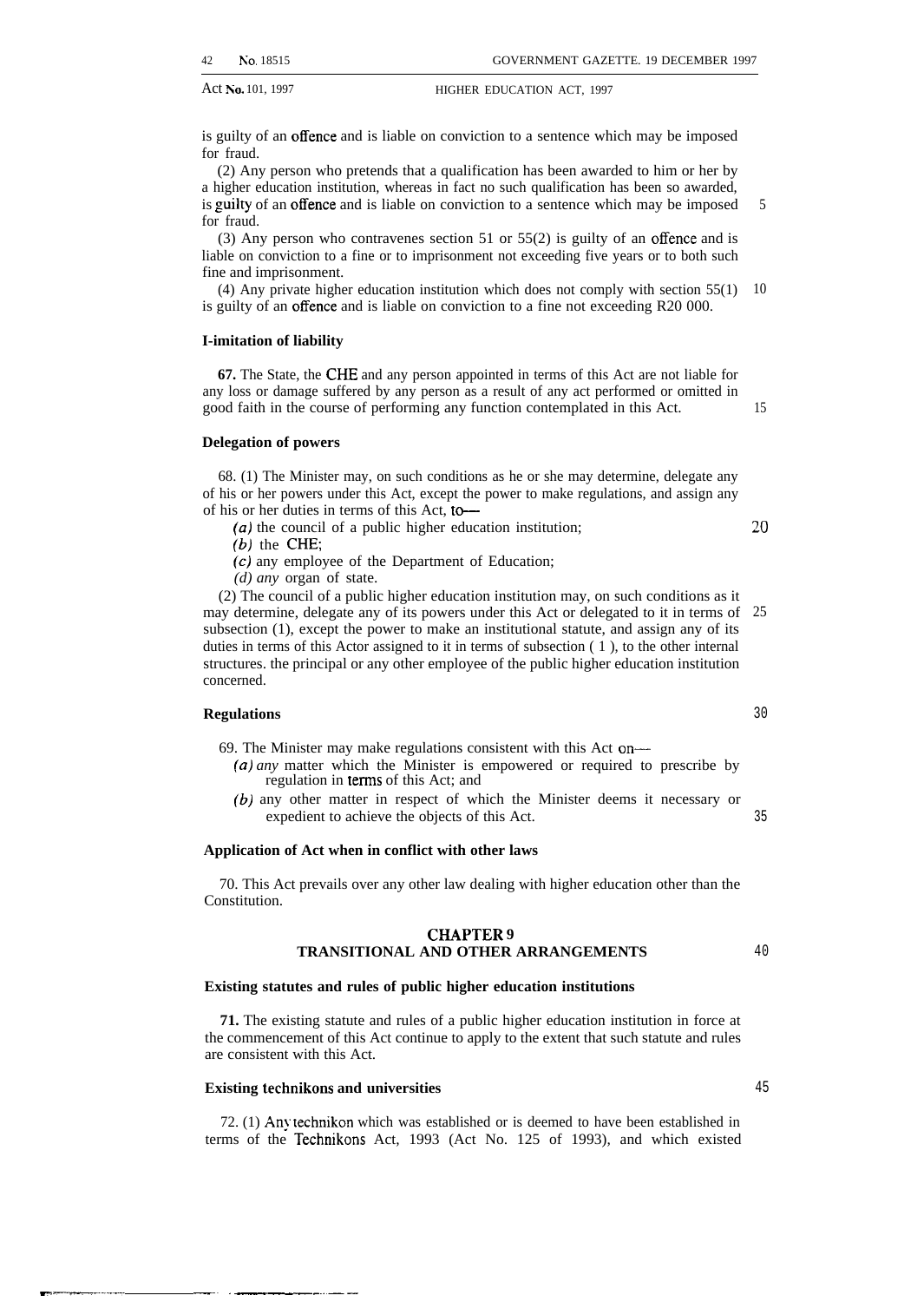immediately prior to the commencement of this Act, is deemed to be a technikon established in terms of this Act.

(2) Any university established or incorporated by a Private Act of Parliament continues to exist in terms of **such** Private Act and is deemed to be a university established in terms of this Act. 5

(3) Subject to any other applicable law, all conditions of service or service benefits applicable immediately prior to the commencement of this Act to a university or technikon continue to exist until changed by the council of the public higher education institution concerned.

(4) Councils, senates and forums of technikons and universities which existed at the 10 commencement of this Act continue to exist and perform the functions which they performed prior to such commencement, but must comply with the provisions of this Act within 18 months after the commencement of this Act.

#### **Abolition of University and Technikons Advisory Council**

73. (1) The University and Technikons Advisory Council established in terms of the 15 University and Technikons Advisory Council Act, 1983 (Act No. 99 of 1983), continues to exist and to perform its functions as if that Act had not been repealed, until the CHE commences its functions in terms of this Act.

(2) The CHE commences its functions on a date determined by the Minister by notice in the *Gazette*. 20

#### Abolition of statutory **status of Committee of University Principals, Matriculation Board and Committee of Technikon Principals**

74. (1) The Committee of University Principals, the Matriculation Board and the Committee of Technikon Principals continue to exist and to perform their functions until the date or dates contemplated in subsection (2), as if the Universities Act, 1955 (Act 25 No. 61 of 1955), and the Technikons Act, 1993 (Act No. 125 of 1993), had not been repealed.

(2) Subject to subsection (3), the Committee of University Principals, the Matriculation Board and the Committee of Technikon Principals cease to exist as statutory bodies on a date or dates determined by the Minister by notice in the *Gazette*. 30

*(3) The* Minister may only make a determination in terms of subsection (2)—

*(a)* after consulting SAQA and the body concerned; and

(b) after the Minister has considered the recommendations made by SAQA and the body concerned, as contemplated in section 15(2) of the South African Qualifications Authority Act, 1995 (Act No. 58 of 1995). 35

(4) Notwithstanding subsection  $(3)(b)$  the Minister may make a determination in terms of subsection (2) if SAQA and the body concerned have not made recommendations as contemplated in subsection  $(3)(b)$  within a reasonable period after a written request by the Minister to do so.

(5) The Committee of University Principals and the Committee of Technikon 40 Principals must determine the manner in which their assets and liabilities are dealt with upon their dissolution as statutory bodies.

(6) The joint statutes and joint regulations and rules made in terms of the Universities Act. 1955 (Act No. 61 of 1955), and the Technikons Act, 1993 (Act No. 125 of 1993), continue to exist until the date or dates contemplated in subsection (2). 45

#### **Exemption of existing private higher education institutions**

75. Sections 51 and 66(3) and (4) do not apply to a person who provides higher education at the date of commencement of this Act, until a date determined by the Minister by notice in the *Gazette*.

#### **Repeal of laws** 50

76. (1) The University and Technikons Advisory Council Act, 1983 (Act No. 99 of 1983), is hereby repealed in its entirety.

(2) The Universities Act, 1955 (Act No. 61 of 1955), is hereby repealed in its entirety.